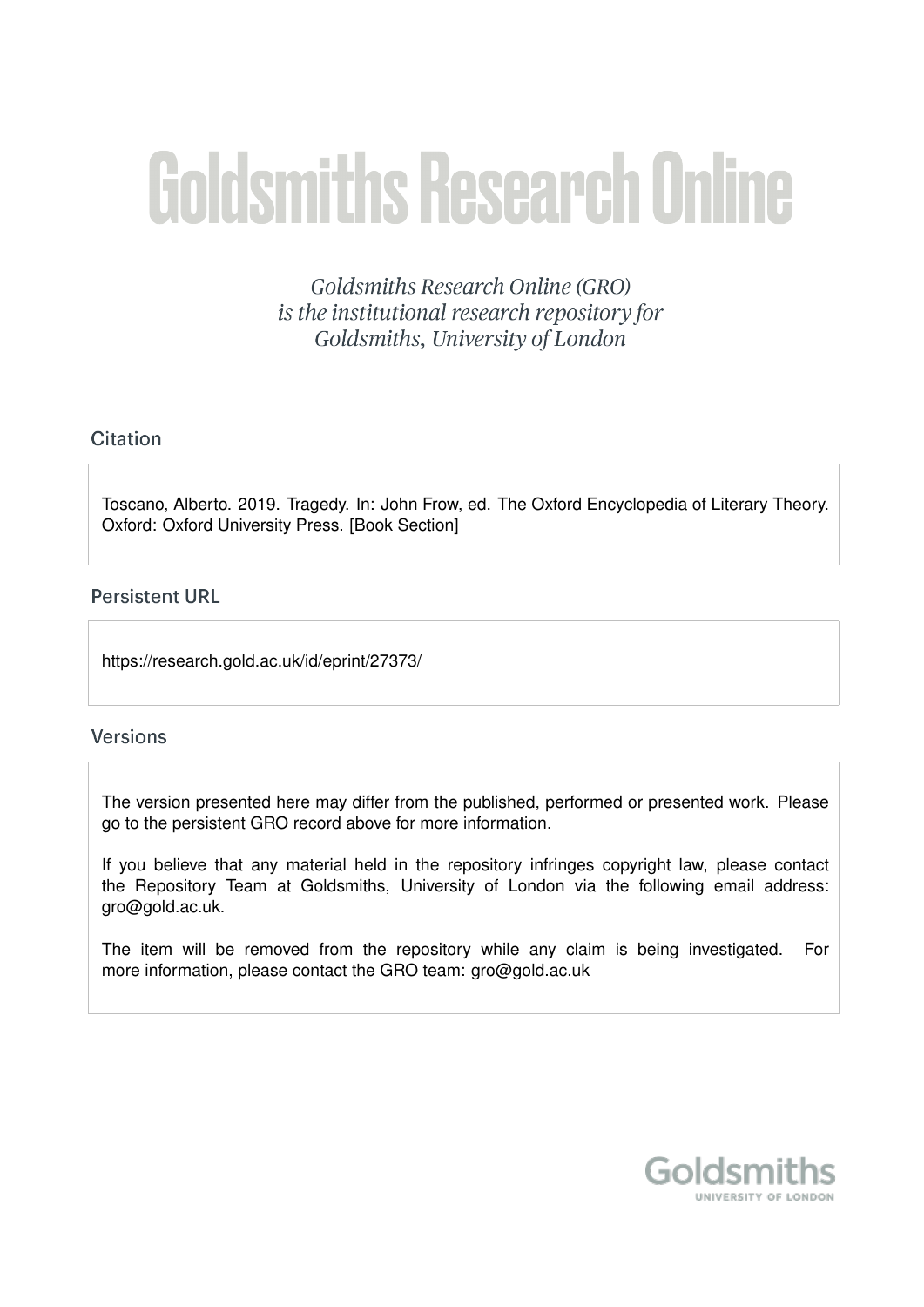# **Tragedy**

Alberto Toscano

## **Keywords**

Athens, decolonisation, philosophy, poetics, revolution, suffering, tragedy, tragic, transition

## **Summary**

From Plato's *Republic* and Aristotle's *Poetics* onwards, tragedy has loomed large in the genealogy of literary theory. But this prominence is in many regards paradoxical. The original object of that theory, the Attic tragedies performed at the Dionysian festivals in 5<sup>th</sup> century BCE Athens are, notwithstanding their ubiquitous representation on the modern stage, only a small fraction of the tragedies produced in Athens and themselves torn from their context of performance. The *Poetics* itself and the plays that served as its objects of analysis would long vanish from the purview of European culture. Yet when they returned in the Renaissance as cultural monuments to be appropriated and repeated, it was in a context largely incommensurable with their existence in Ancient Greece. While the early moderns created their own poetics (and politics) of tragedy, and enlisted their image of the Ancients in the invention of exquisitely modern literary and artistic forms (not least, opera), it was in the crucible of German Idealism and Romanticism, arguably the matrix of modern literary theory, that certain Ancient Greek tragedies were transmuted into models of 'the tragic', an idea that played a formative part in the emergence of philosophical modernity, accompanying a battle of the giants between dialectical (Hegelian) and anti-dialectical (Nietzschean) currents that continues to shape our theoretical present. The gap between a philosophy of the tragic and the poetics and history of tragedy as a dramatic genre is the site of much rich and provocative debate, in which the definition of literary theory itself is frequently at stake. Tragedy is in this sense usefully defined as a genre in conflict. It is also a genre *of* conflict, in the sense that ethical conflicts, historical transitions and political revolutions have all come to define its literary forms, something that is particularly evident in the place of both tragedy and the tragic in the drama of decolonisation.

#### **Between ethics and poetics**

The entrance of tragedy into the purview of Ancient Greek philosophy took two very distinct modalities, which would leave an important mark on its afterlives as an object of literary theory. Following Jacques Rancière's account of the different regimes for the identification of art, we can refer to these as *ethical* and *poetic* theorisations of tragedy, respectively consolidated in Book III of Plato's *Republic* and in the first and only extant half of Aristotle's *Poetics*. While both philosophers interrogated tragedy in terms of the concept of *mimesis*  (roughly: imitation), Plato's preoccupation was principally with the compatibility of imitative practices with the constitution of a just city (*polis*), while Aristotle sought to locate tragedy within a broader classification, analysis and normative criticism of the varieties or genres of poetry.

The question of genre emerges in the *Republic* in the prescriptive context of a dialogue centring on the pedagogical suitability, for the raising of the city's ruling class (the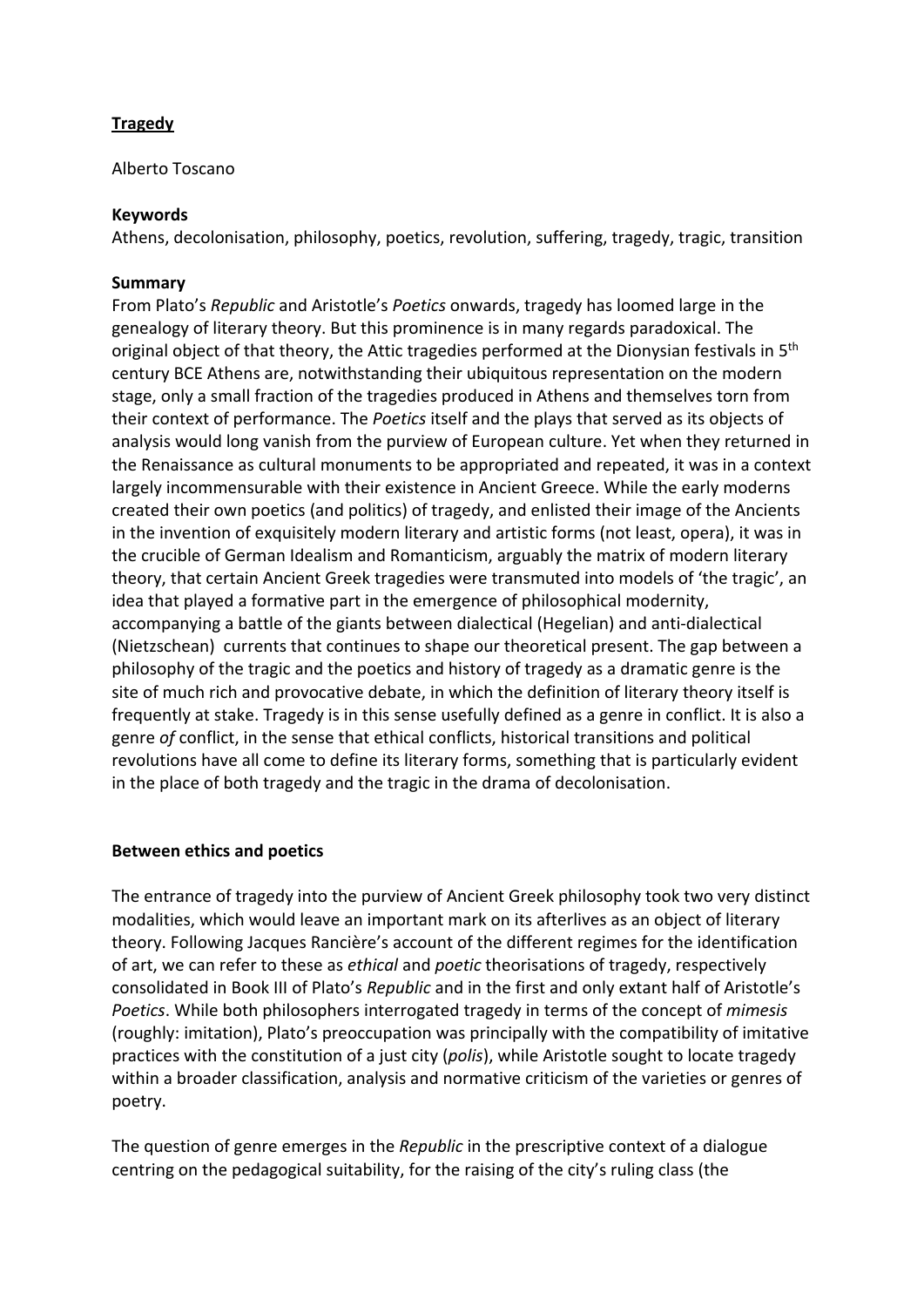'guardians'), of different imitative practices. As Socrates declares to his interlocutor Adeimantus: 'One kind of poetry and story-telling employs only imitation—tragedy and comedy, as you say. Another kind employs only narration by the poet himself—you find this most of all in dithyrambs. A third kind uses both—as in epic poetry and many other places.<sup>11</sup> Now, while this tripartition originates in Plato's doctrine of ideas<sup>2</sup> and his dialectical method, it is also grounded in a political anthropology (or political psychology) of *mimesis*, in which what we could call a principle of *specialization* reigns supreme and for which certain varieties of imitation can divert or weaken a capacity for just action.

Foreshadowing later castigations of actors and comedians for corrupting the ethos of citizens, Plato sees imitation as a dangerous source of inconstancy and diversity. Given the principle that an individual can only carry out a single occupation with excellence, an imitator should not imitate multiple kinds of action. This is why no one, according to Socrates, can be at one and the same time a good tragic and comic actor. If imitation is to be allowed, it is only to be directed at civically appropriate models, namely 'people who are courageous, self-controlled, pious, and free, and their actions'; the maturing rulers of a just city 'mustn't be clever at doing or imitating slavish or shameful actions, lest from enjoying the imitation, they come to enjoy the reality'.<sup>3</sup> This striving after a stringent civic pedagogy, capable of blocking any fount of mutability or strife, is accompanied by the prescription of particular modes of imitation, narrative and music – down to the identification of proper rhythms and modes of music. So, just as tragedies are destabilizing, along with Homeric epics, by their depiction of amoral or metamorphic deities, so they are objectionable because of the centrality of mourning in their plots, which are antithetical to the education of courageous citizens and soldiers. As Socrates declares, 'we no longer need dirges and lamentations among our words'.<sup>4</sup> In Book X, Socrates makes an incisive comparison between the different standards of value that his contemporaries apply, on the one hand, to lamentation over one's own fate, which is to be curtailed and is viewed as a sign of unmanliness, and, on other, to the pleasure taken in the poetic imitation of the weeping and wailing of others. He notes that the risk of such a twofold criterion is that the absence of shame 'in praising and pitying another man who, in spite of his claim to goodness, grieves excessively' leads to a potential loss of control over one's own lamenting part. Mimesis is here potential contagious and disruptive, and the pleasures of representation can always foreshadow a slackening of one's capacity for just action: 'enjoyment of other people's sufferings is necessarily transferred to our own and … the pitying part, if it is nourished and strengthened on the sufferings of others, won't be easily held in check when we ourselves suffer'.<sup>5</sup>

The primacy of the ethical (and the political) over aesthetics or criticism in Plato's account of tragedy is evident in how the intention to banish the tragedians from the city is accompanied by repeated acknowledgments of its artistic excellence, in keeping with

<sup>1</sup> Plato, *Republic* III, 394c (trans. G.M.A. Grube, rev. C.D.C. Reeve) in *Complete Works*, ed. John M. Cooper with D.S. Hutchinson (Indianapolis: Hackett, 1997), 1032.

<sup>2</sup> Enzo Melandri, *I generi letterari e la loro origine* [Literary Genres and their Origin], pref. Giorgio Agamben (Macerata: Quodlibet, 2014 [1980])

<sup>3</sup> *Republic* III, 395c, 1033.

<sup>4</sup> *Republic* III, 398d, 1035.

<sup>5</sup> *Republic* X, 606b, 1210.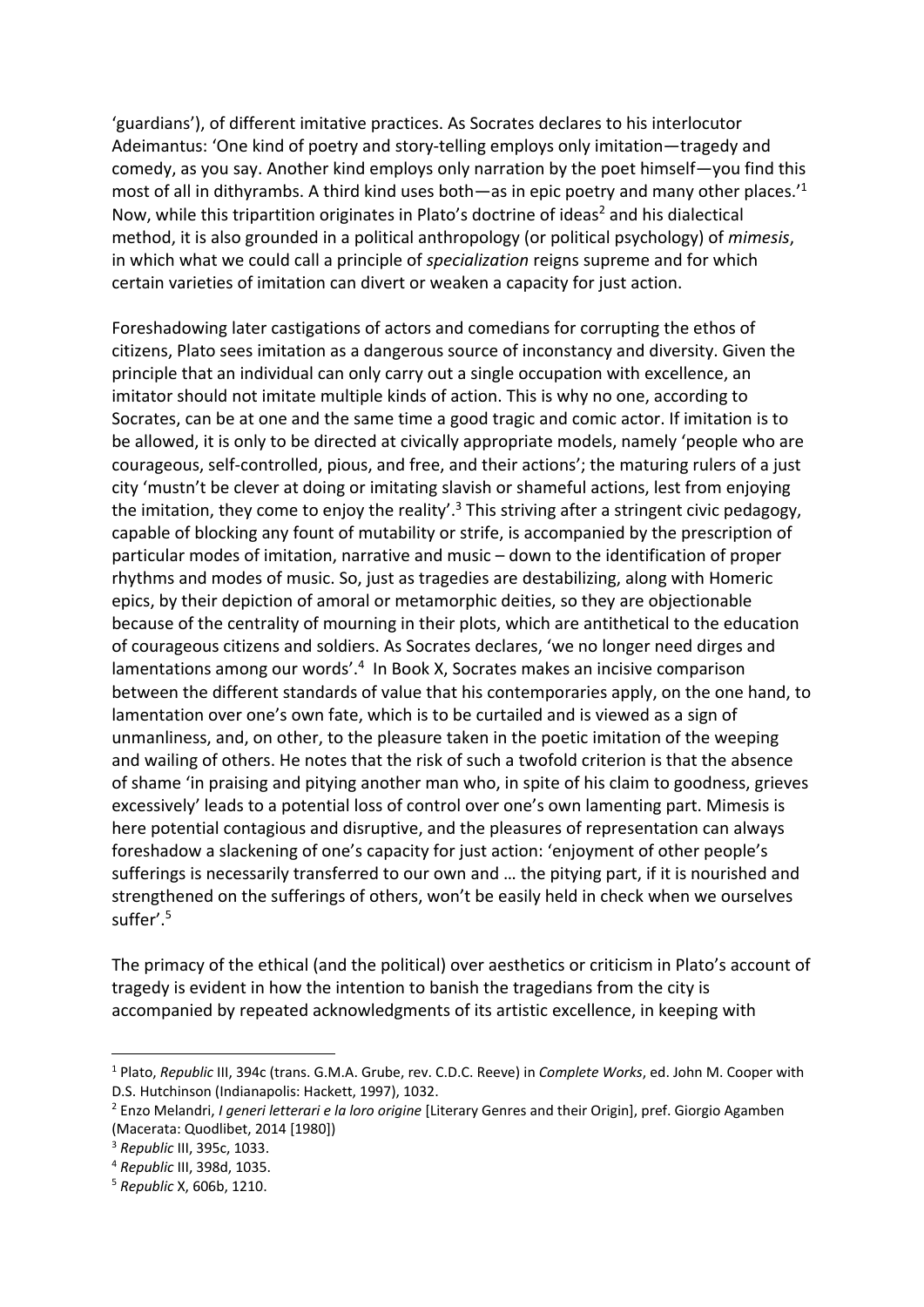contemporary Athenian taste. In Book VII of the *Laws*, Plato also scripts an ironic provocation into the dialogue, namely that the tragedians cannot be let into the philosopher's city, because its legislators are in direct competition with them: 'we are poets like yourselves, composing in the same genre, and your competitors as artists and actors in the finest drama, which true law alone has the natural powers to "produce" to perfection'.<sup>6</sup> It is precisely because tragedy, as another dialogue of Plato has it, 'is that form of poetry which most delights the populace and most seduces the soul',<sup>7</sup> that a philosophicallygrounded political psychology, an alternative normative and pedagogic nexus of *polis* and *psyche*, must ultimately clash with it. As Rancière has observed, the 'arts' as such do not exist for Plato, only different ways of doing and making, together with a discriminating distinction between true arts the produce knowledge by imitating a model (an idea) and arts that imitate mere appearances. In choosing among the latter, the criterion is not epistemic (do they provide us with correct knowledge?) but pedagogical and ethical (do they contribute to shaping a good character?). In Plato's ethical regime, therefore, 'it is a matter of knowing in what ways images' [and spectacles' and texts'] mode of being affects the *ethos*, the mode of being of individuals and communities'.<sup>8</sup>

The shift from this ethical regime to a 'poetic' or 'representative' one in Aristotle's *Poetics* – by some lights the first treatise of literary theory, and one almost entirely devoted to tragedy in its surviving half – is underscored by Aristotle's explicit distinction between criteria of correctness in the poetic and civic domains.<sup>9</sup> The privilege of tragic action to Aristotle's poetics, as Rancière notes, shifts the issue from one having to do with the ethicopolitical adequacy of a copy to a model, and its associated communal pedagogy, to the pragmatic classification of different modalities of imitation and their effects. Or, in the French philosopher's interpretation, from the '*essence* of the image' to the '*substance* of the poem, the fabrication of a plot arranging actions that represent the activities of men'.<sup>10</sup> This understanding of a shift in regimes chimes with the perception of the *Poetics* as a treatise in which the *polis* is palpably absent,<sup>11</sup> a feature that some attribute to Aristotle's effort to depart from the particularities of Attic tragedy in order to produce a universalisable theory of a poetic genre independent of its ritual or political context.<sup>12</sup>

<sup>6</sup> Plato, *Laws* VII (trans. Trevor J. Saunders), 817c, p. 1484. See also *Republic* VIII, 568a, 1178.

<sup>7</sup> Plato, *Minos* (Malcolm Schofield), 321a, 1317.

<sup>8</sup> Jacques Rancière, *The Politics of Aesthetics*, trans. Gabriel Rockhill (London: Continuum, 2004), 21. On the difference between Plato and Aristotle as concerns the notion of the tragic, and their afterlives, see also Evina Sistakou, *Tragic Failures: Alexandrian Responses to Tragedy and the Tragic* (Berlin: de Gruyter, 2016), 1-9. <sup>9</sup> Aristotle, *Poetics*, ed. and trans. Malcolm Heath (London: Penguin, 1996), 42.

<sup>10</sup> Rancière, *The Politics of Aesthetics*, 21.

<sup>11</sup> See Edith Hall, "Is there a polis in Aristotle's Poetics?", in M.S. Silk (ed.), *Tragedy and the Tragic: Greek Theatre and Beyond* (Oxford: Oxford University Press, 1996), 295–309; and the helpful discussion of the debate generated by Hall's thesis in Johanna Hanink, *Lycurgan Athens and the Making of Classical Tragedy* (Cambridge: Cambridge University Press, 2014), 215-220. Hanink is especially interesting on the ways in which by the time of Aristotle, tragedy had become a pan-Hellenic rather than restrictedly Athenian phenomenon. She also helpfully reminds us that elsewhere in his vast oeuvre, Aristotle dealt with the history of Athenian tragic performance, as well as with the biographies of tragedians. Among lost works attested to in commentaries are a *Victories at the Dionysia*, an *On Tragedies*, a *Didascaliae* (an annotated list of victors and competitors at tragic competitions), as well as *On Poets*.

<sup>12</sup> Malcolm Heath, "Should there have been a polis in the Poetics?", *Classical Quarterly* 59 (2009): 468–85.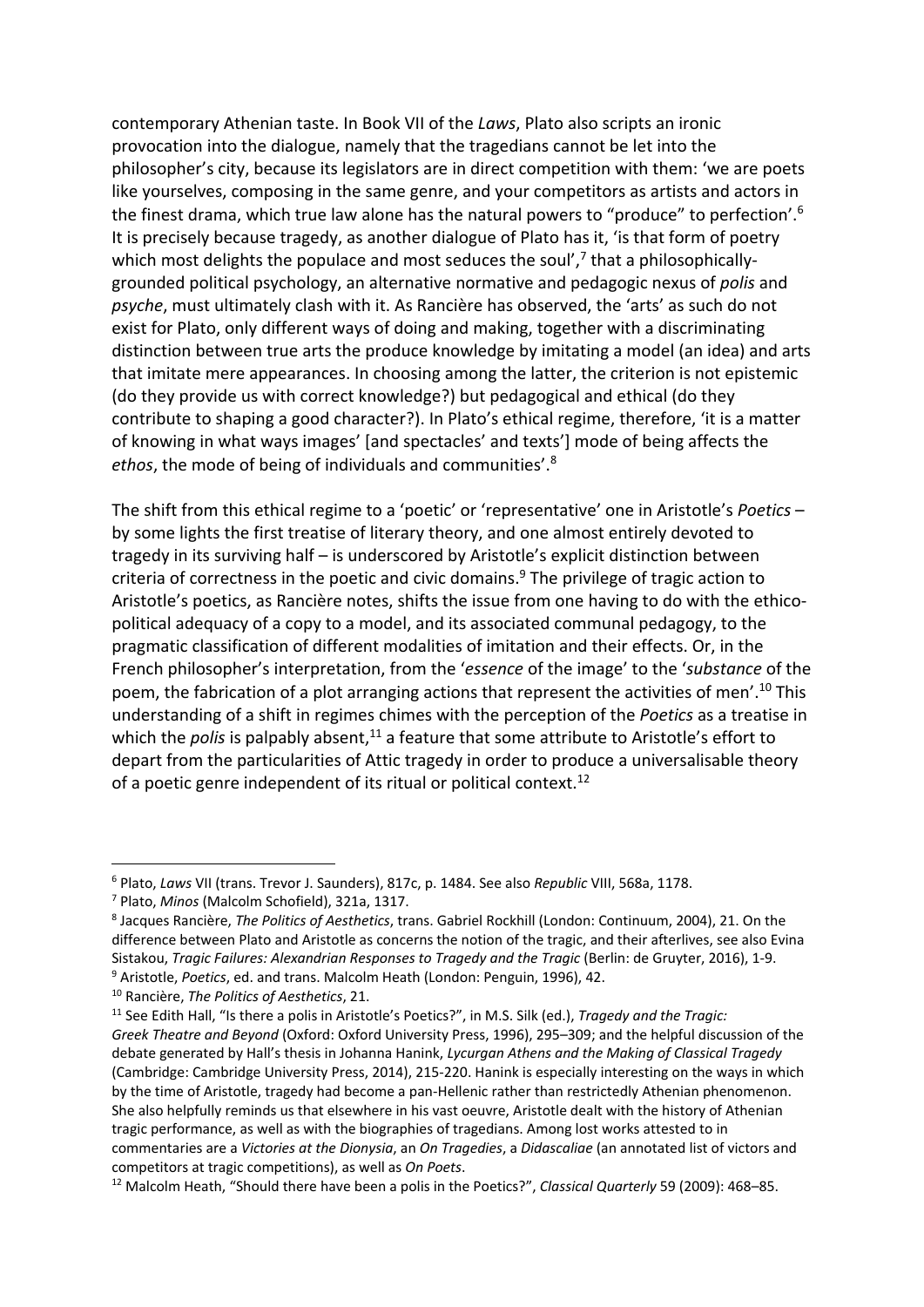Whereas the origin of poetic genres in Plato is expeditiously dealt with, and entirely oriented towards political prescription, Aristotle's *Poetics* advances a set of principles of rational classification among forms of *mimesis*, many of which continue to underwrite contemporary approaches to literary theory. Above all, genres of imitation can be distinguished in terms of their *media*, their *objects* and their *mode* (or *manner*).<sup>13</sup> What is imitated are not objects or things, but rather *agents*. In Aristotle's enormously influential definition: 'Tragedy is an imitation of an action that is admirable, complete and possesses magnitude; in language made pleasurable, each of its species separated in different parts; performed by actors, not through narration; effecting through pity and fear the purification of such emotion'.<sup>14</sup> The definition incorporates the six, hierarchically-ordered components of tragedy which, as much of the *Poetics* will detail, must be considered in judging the quality of a particular tragedy (demonstrating the continuity here between poetic analysis and the normative judgment of literary criticism).These components are 'plot, character, diction, reasoning, spectacle and lyric poetry'.<sup>15</sup>

Crucial to what could be seen as Aristotle's intellectualistic bias for action, plot (*mythos*) has primacy over all other components and is characterised as the soul of tragedy. This primacy of plot, critical to Aristotle's inauguration of a poetic or representative regime, also has its own 'ethical' rationale. It is because 'the goal of life is an activity, not a quality', that tragedy concerns the mimesis of actions not character, which is subordinate to the former. In tragedy, what characters *do* takes precedence over who they *are*, and character is 'the kind of thing which discloses the nature of a choice'.<sup>16</sup> This predominance of plot is directly linked to key dimensions of Aristotle's poetics of tragedy, namely what we could call, on the one hand, its *textualism*, on the other, its anti-musical, anti-spectacular and anti-ritualistic bias. In a manner which, as we'll explore further below, jars with the deeply ritualised place of tragic performances in the agonistic and religious-political context of the Dionysia, for Aristotle the quality of a tragedy is 'clear from reading',<sup>17</sup> and its central affective dimension is fundamentally carried by plot alone. If the latter is properly constructed – as Aristotle's model, the *Oedipus Tyrannos*, testifies, 'even without seeing it, anyone who hears the events which occur shudders and feels pity at what happens'. Conversely, spectacle 'is attractive, but is very inartistic and is least germane to the art of poetry'.<sup>18</sup> It is on this basis that Aristotle parries the view of tragedy as a plebeian genre inferior to epic, arguing that such considerations are merely a matter of performance, not poetry.<sup>19</sup>

Though the classical or dramatic unities of time, place and action are a retrospective projection onto the *Poetics* – ascribed to the Italian dramaturg Gian Giorgio Trissino, 20 whose *Sofonisba* (1524) is taken to mark the beginning of early modern tragedy –a normative concern with unity and wholeness determines Aristotle's evaluation of tragedies. This preoccupation with what we could term organic form is both spatial and temporal. For

**.** 

 $16$  Ibid., 12.

- <sup>18</sup> Ibid., 13.
- <sup>19</sup> Ibid., 47.

<sup>13</sup> Aristotle, *Poetics*, 3.

<sup>14</sup> Ibid., 10.

<sup>15</sup> Ibid., 11.

<sup>17</sup> Ibid., 47.

<sup>20</sup> Edwin Simpson-Baikie, *The Dramatic Unities* (London: Trübner & Co., 1878).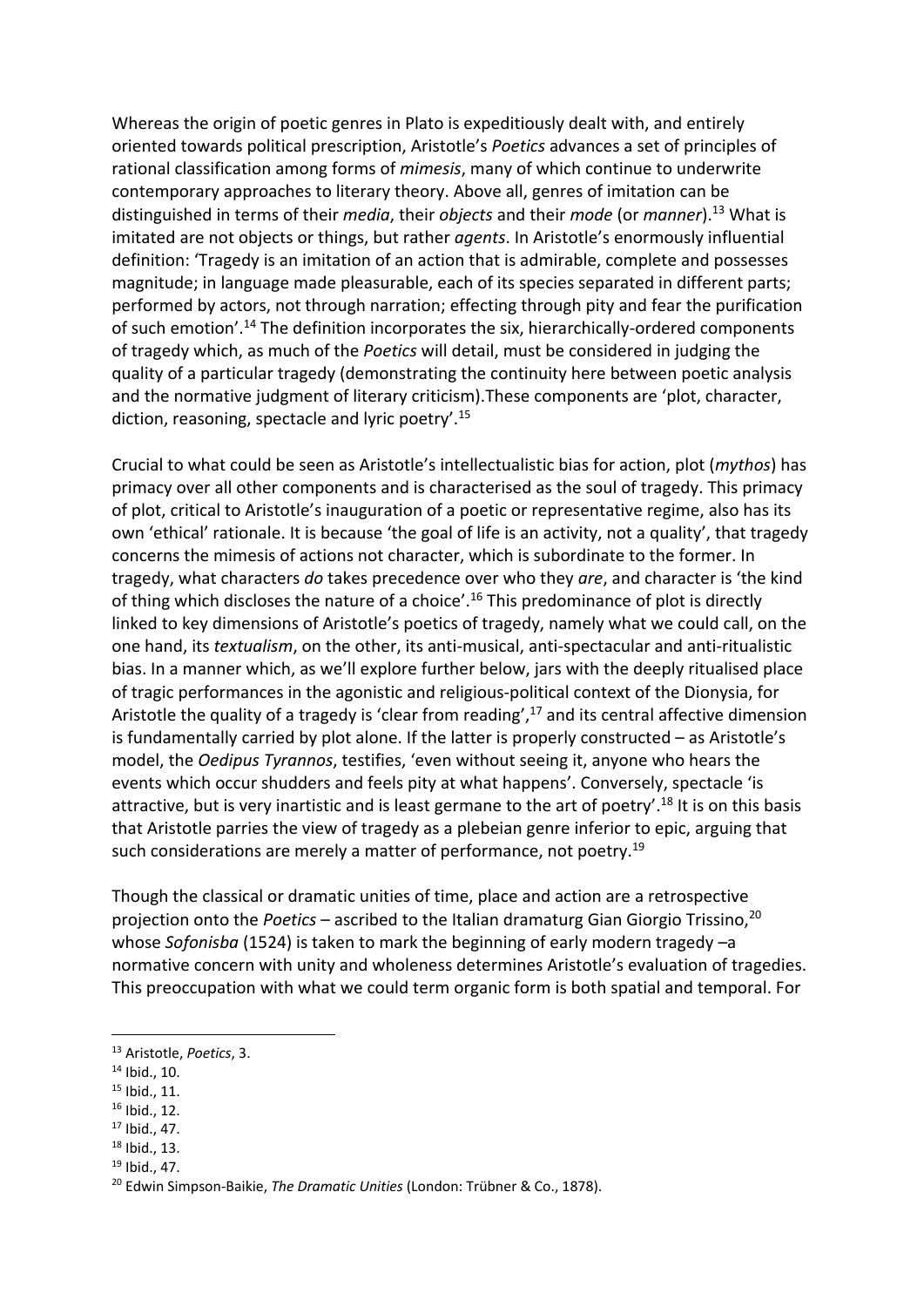a play to be beautiful its parts must be arranged in the right order and within the proper magnitude. Neither instantaneity or sprawl will do. Rather, and in keeping with the demands of the plot, a beautiful drama will imitate a great and unified action 'up to the limits of simultaneous perspicuity'.<sup>21</sup> A synthetic overview of the tragedy is necessary. While grounding his poetics in a conception of organic form, Aristotle is deeply sensitive to the temporal unfolding of the action, which is marked by change of fortune (*metabasis, metabole*), <sup>22</sup> preceded by the plot's *complication* (*desis*) and followed by its *resolution*  (*lusis*). It is the *metabasis* or *metabole*, which in itself is the bearer of that key philosophical affect, 'astonishment', which arises 'when things come about contrary to expectation but because of one another', $^{23}$  and with the retrospective seal of necessity. The wonder at change sought in the production of tragic drama can occur through *reversal* (*peripeteia*), *recognition* (*anagnorisis*) or *suffering* (*pathos*). It is the presence of at least two of these qualitative elements of tragedy together that make a tragedy 'complex'. Sophocles' *Oedipus Tyrannos* is a model tragedy for Aristotle, because of the way it masterfully combines *peripeteia* (e.g. the messenger triggers a doomed series of events in the very act of allaying Oedipus' fears), *anagnorisis* (in the devastating passage from ignorance to knowledge) and *pathos* understood as an *action* (and not just a state of body or mind) involving destruction or pain – most memorably, Oedipus's gouging out of his eyes. The complexity of *Oedipus Tyrannos* can be compared to the simplicity of tragedies solely articulated around suffering (Sophocles' own *Ajax*) and devoid of dramatic movement (Aeschylus' *Prometheus Bound*). It is in the complex plots of tragedy that the superiority of poetry over history is also attested, in that – developing categories central to Aristotle's own metaphysics – they unfold actions according to their *probability* and *necessity*, rather than their mere factuality, thus attaining a superior universality. And yet tragedy is not to be prized for its philosophical lessons but rather for its specific affective operation, for the way in which, by eliciting pity (*phobos*) and fear (*eleos*) through its plots, it makes possible the *catharsis* of those emotions. Catharsis has been the subject of fierce and complex centuries-long debate, made all the more intense by the combination of its centrality to the definition of tragedy in the *Poetics* and its under-determination. Physiological purgation, religious purification and psychoanalytic sublimation have all been advanced as ways of giving it theoretical solidity.<sup>24</sup> If the purpose of catharsis were viewed to be civic edification or conformity,<sup>25</sup> we would of course be returned to Plato's ethical terrain, though it is not by any means evident that this was a primary concern for Aristotle, who some commentators see as minimising the collective or even democratic dimension of tragedy. 26

#### **Dividing the city**

<sup>21</sup> Aristotle, *Poetics*, 14.

<sup>22</sup> Later theoreticians of tragedy will associate this change of fortune to the notion of *catastrophe*. While the latter is present in Aristotle's work, it is not a component of his own poetics.

<sup>23</sup> Ibid., 17.

<sup>24</sup> See Simon Critchley, *Tragedy, the Greeks and Us* (London: Profile, 2019), 187-195; Peter Thomas, 'Catharsis (Historical-Critical Dictionary of Marxism)', *Historical Materialism* 17 (2009): 259-264.

<sup>25</sup> Augusto Boal, *Theatre of the Oppressed*, trans. Charles A. and Maria-Odilia Leal McBride and Emily Fryer (London: Pluto, 2008 [1974]), 28.

<sup>26</sup> Page duBois, 'The Death of Character', *International Journal of the Classical Tradition* 21(3) (2014): 301–308.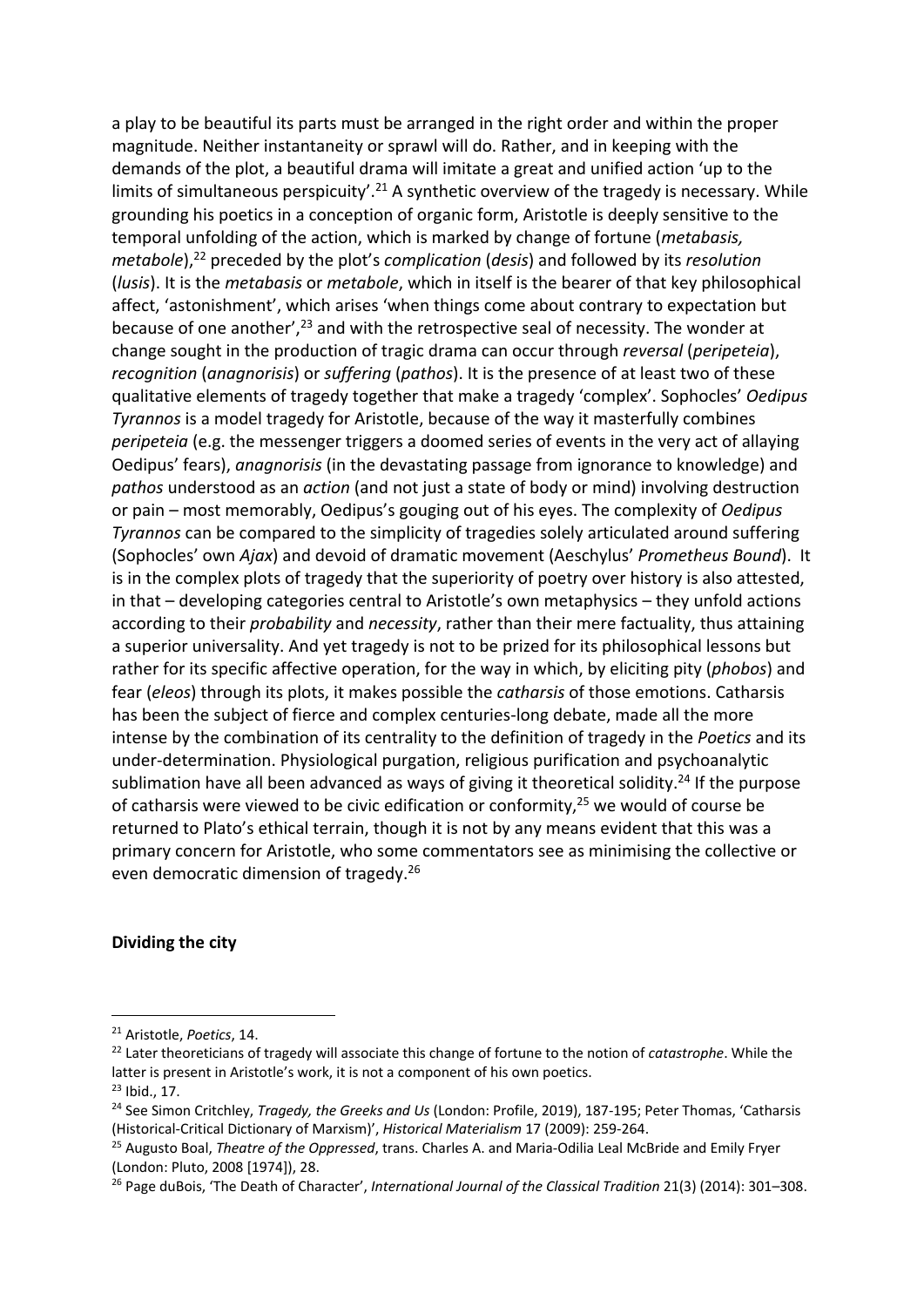If Plato suppressed tragedies in an ideal city, and Aristotle absented the city from his poetics of tragic poetry, how are we to approach the formative nexus of politics and tragedy in Ancient Athens? Many historians of Ancient Greece have underscored the role of tragedy as a form of collective self-reflection for a polity undergoing an epochal transition marked by the rise of democratic institutions of citizenship, a crisis of traditional belief systems and recurrent violent conflicts – in the guise of both internecine *stasis* and international *polemos*. For Christian Meier, among the salient functions of tragedy was to represent the new through the old.<sup>27</sup> This meant both framing the unsettling transformations faced by Athenian citizens through familiar myths and legends, and making room for ancient doubts as well as the more opaque or archaic aspects of social reality. The radical novelties of democratisation, secularisation, imperial power and citizenship – innovations that could lead to fear about one's own power – were thus filtered through the *topoi* of traditional myth or legend and presented on the collective and ritualised stage of the festivals, themselves organised as civic competitions (*agon*). This allowed tragedy to carry out a singular work of mediation and reflection on the 'intellectual structure of politics', with a nuance and complexity not available to formal civic discourse. Among its overriding concerns was the haunting of the *polis* by forms of limitless opposition and accumulation of power and wealth. In staging and giving form to these 'unlimits', tragedy could make manifest 'the interdependence of progressive democracy and conservatism'; it could aid in *'making visible* the terrifyingly disruptive invisible powers of an interconnected universe', while also showing how they could be integrated within the limits of a politically cohesive whole.<sup>28</sup>

In other words, if tragedy is the art of Athenian democracy, it is so not in the mode of mere celebration or legitimation, but in how it provides a collective and aesthetic form which the *polis* can treat itself as a new and problematic subject – albeit through the anachronism of legendary conflicts. The space of democracy can here be envisaged as one animated or haunted by conflict. This conflict is not only one operating between different citizens, or between citizens and their others (metics, barbarians, women, slaves), but between the city and its past. The world of tragedy is a world in transition, rent by ambiguity and in potential crisis. One of these transitions can be regarded as that between myth and logos – though the linearity of a passage from the one to the other has been amply questioned. In Jean-Pierre Vernant's view, tragedy emerges when myth comes to be interrogated from the standpoint of the citizen. Or, when the civic order enters into shearing tension with archaic or pre-democratic standards of ethics and justice. Notwithstanding his criticisms of the philosophy of the tragic emerging from German Idealism and Romanticism, Vernant here echoes Hegel's view of the *Antigone* as the exemplary tragedy of the clash between ethical orders with equal if incompatible claims to legitimacy. He also presents this as a clash between *ethos* (character) and *daimon* (religious power), or between agency and fate. Most significant in terms of tragedy's poetics is the way in which its language registers contradictoriness. Attic tragedy stages the ethical equivocity of crucial words in the lexicon of the polis, above all *nomos* (law). As Vernant puts it in an incisive formulation: 'the

<sup>27</sup> Christian Meier, *The Political Art of Greek Tragedy* (Cambridge: Polity, 1993). For a Marxist perspective on tragedy as the foremost artistic reflection of the Athenian transition to democracy, see George Thomson, *Aeschylus and Athens: A Study in the Social Origins of Drama* (London: Lawrence & Wishart, 1980 [1941]). <sup>28</sup> Richard Seaford, "Introduction", in Aeschylus, *The Oresteia*, trans. George Thomson (New York: Everyman's Library, 2004), xxvi-xxvii.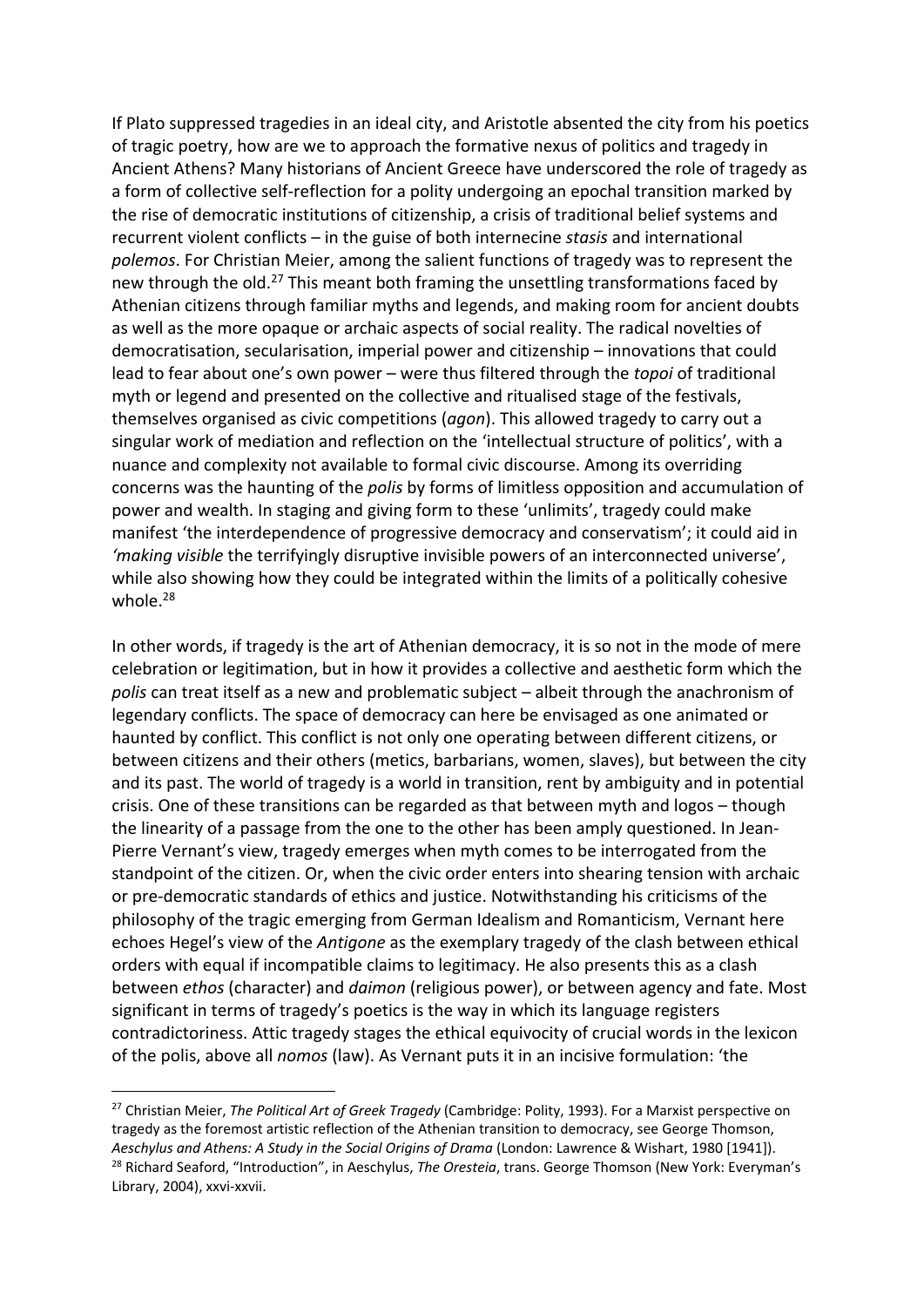function of words used on stage is not so much to establish communication between the various characters as to indicate the blockages and barriers between them and the impermeability of their minds, to locate the points of conflict'.<sup>29</sup> This observation chimes with Friedrich Hölderlin's encapsulation of tragic drama as 'speech against speech', or Alexandre Kojève's observation, from his 1930s lecture courses on Hegel, according to which: 'In Epic, it is necessary to know what happens; in Tragedy – what is said. In foreign wars (epic), no need to speak; in (tragic) civil war – discourse'.<sup>30</sup> The Spanish philosopher Maria Zambrano, writing in her Roman exile about *Antigone*, would refer to the play's concern as 'the labyrinth of civil war and subsequent tyranny … the double labyrinth of family and history'.<sup>31</sup>

Tragedy, which is envisaged from this perspective not merely as a dramatic or literary genre but as a 'total social fact',<sup>32</sup> explores an ethical (which is also to say a social, political and religious) 'border zone' in a 'universe of conflict'. Its world-view is not dogmatic but *problematising*. As Vernant's collaborator Pierre Vidal-Naquet suggests, tragedy proceeds with regard to the city like Freudian dreamwork in the face of reality, deforming, renewing, interrogating and interrupting the civic continuity which Athens prized so highly. If tragedy is a mirror of the city, then it is a broken mirror, staging and refracting the *polis*'s multiple tensions and the clashing codes of conduct that threaten its dissolution. This interrupting and questioning of the city is above all a questioning of the very possibility of action. If, following Aristotle, action is the object of *mimesis*, then, as Vernant suggests, that action is split between, on the one hand, the deliberative rational agency of protagonists, 'on the other, placing one's stake on what is unknown and incomprehensible, risking oneself on the terrain that remains impenetrable, entering into a game with supernatural forces, not knowing whether, as they join with one, they will bring success or doom'.<sup>33</sup> The apparent clarity of choice is persistently shadowed by an opaque necessity.

In her important contribution to the study of Attic tragedy, *The Mourning Voice*, Nicole Loraux pushes even further the approach of her erstwhile teachers Vernant and Vidal-Naquet, to explore an *unpolitical* or *impolitical* tendency within tragedy itself.<sup>34</sup> Loraux questions a tendency, especially evident in 20<sup>th</sup> century resurrections and repetitions of Greek tragedy (her example is Jean-Paul Sartre's adaptation of Euripides' *The Trojan Women<sup>35</sup>*) to over-value its political import. The theatre of Dionysus, as she quips, was not

<sup>&</sup>lt;sup>29</sup> Jean-Pierre Vernant, "Tensions and Ambiguities in Greek Tragedy", in Jean-Pierre Vernant and Pierre Vidal-Naquet, *Myth and Tragedy in Ancient Greece*, trans. Janet Lloyd (New York: Zone Books, 1990), 42. For a critique of this perspective from within Marxism, see Vincenzo Di Benedetto and Alessandro Lami, *Filologia e marxismo. Contro le mistificazioni* (Napoli: Liguori, 1981).

<sup>30</sup> Alexandre Kojève, *Introduction à la lecture de Hegel*, ed. Raymond Queneau (Paris: Gallimard, 1980 [1947/1968]), 296.

<sup>31</sup> Maria Zambrano, *La tumba de Antígona*, ed. Virginia Trueba Mira (Madrid: Cátedra, 2015), 151.

<sup>32</sup> Pierre Vidal-Naquet, *Le miroir brisé. Tragédie athénienne et politique* (Paris: Les Belles Lettres, 2002), 9. <sup>33</sup> Vernant, 'Tensions and Ambiguities in Greek Tragedy', 45.

<sup>34</sup> I use this term, whose coinage originates in Thomas Mann's *Reflections of a Nonpolitical Man*, in a theoretical acceptation broadly drawn from contemporary Italian political theories attuned to the problem of tragedy. See Roberto Esposito, *Categories of the Impolitical*, trans. Connal Parsley (New York: Fordham University Press, 2015); Massimo Cacciari, *The Unpolitical: On the Radical Critique of Political Reason*, ed. Alessandro Carrera, trans. Massimo Verdicchio (New York: Fordham University Press, 2009).

<sup>35</sup> See also Miriam Leonard, *Athens in Paris: Ancient Greece and the Political in Post-War French Thought*  (Oxford: Oxford University Press, 2005).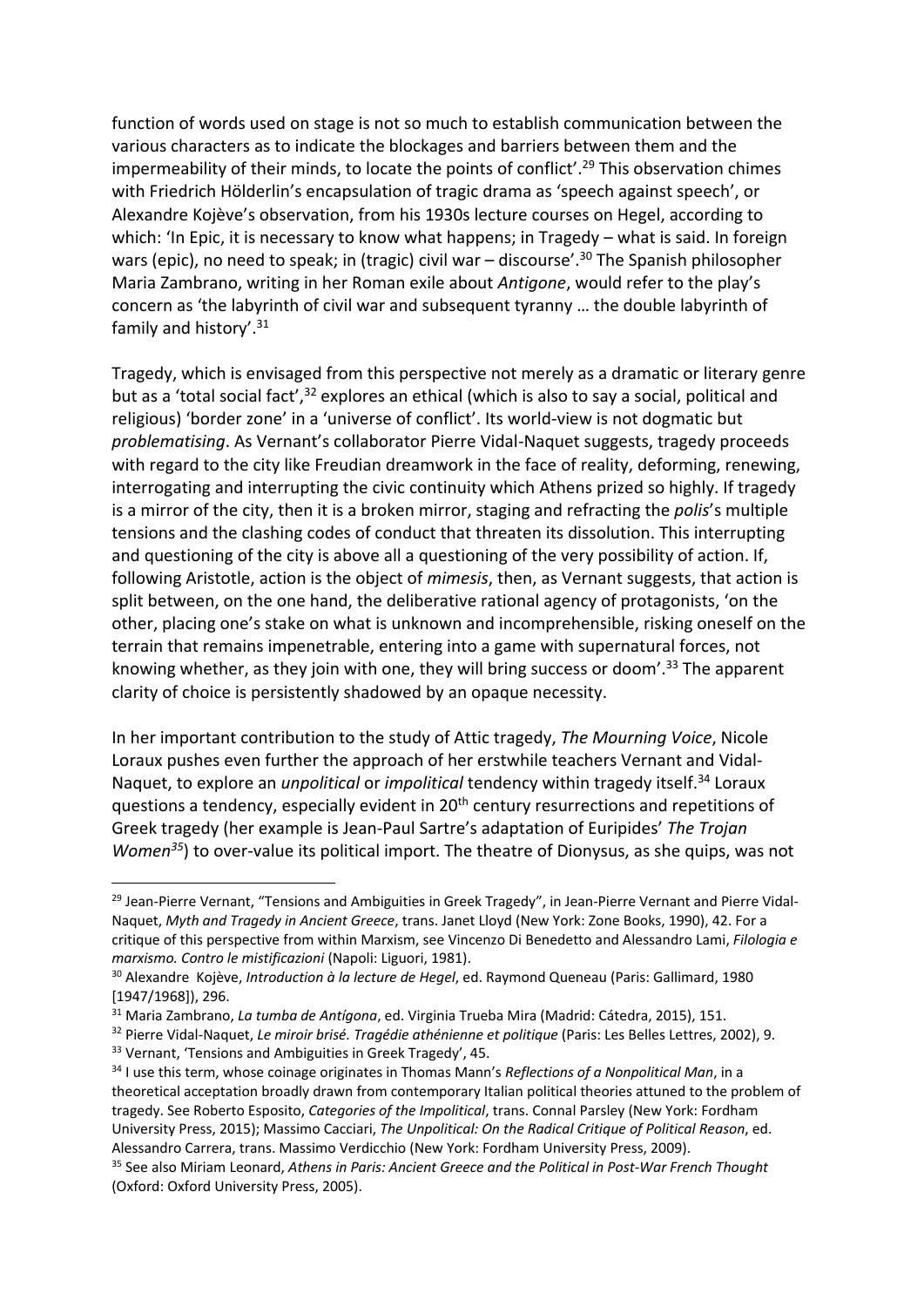located in the agora, and tragedy is not just a reflection of the political but also or especially a way of taking on what the assembly of citizens pushes away. As her work on Greek political rhetoric and funeral orations had also explored, the self-image, legitimation and reproduction of the *polis* is predicated on an effort to limit the divisive effects of practices not just of revenge and retribution, but of lamentation and mourning more broadly – practices which are, as Plato's own objection to tragic mimesis remind us, associated with femininity.<sup>36</sup> Tragedy is the bearer of an antipolitical element to the extent it challenges the Athenian *ideology of the city*, whereby the city must be united and peaceful and this trumps all other principles.<sup>37</sup> This ideology, which turns the *polis* into an anti-tragic machine, requires a practice of forgetting against what Claudius in *Hamlet* calls 'obstinate condolement'. The voicing of pain, especially women's pain, interrupts the city's orchestration of amnesia. If the city disavows death in the rhetorical invocation of its continuity, its 'forever' (*aeí*), then tragedies force the city to face suffering in the interjection of female pain, emblematically expressed in the exclamation, recurrent throughout tragedies, *aiaî*. The voicing of pain also reminds us that tragedy is accompanied by a verbalised topography of the body, structured around the places of violent death.<sup>38</sup> What Athenian political discourse tries to hold apart, namely the spheres of civic speech and individual suffering, are mixed together in tragedy; this is reflected in its very dramatic structure, in the alternation of speeches, and in the alteration of speech.<sup>39</sup> This is why for Loraux, tragedy is a *genre in conflict<sup>40</sup>* – not just in terms of its themes or contents, as both Hegel and Vernant, along with many others, would agree – but in its very *form*. To think with tragedy would then be to think it as a dramatic form of contradiction, making simultaneously present an insistent reference to politics with the staging of 'anti-political behaviours', a politics that prescribes forgetting with a mourning that revives divisive memory.

#### **Were Greek tragedies tragic?**

**.** 

In our foregoing discussion, we have considered approaches, whether philosophical or historical, which treat tragedy as a more or less familiar genre of dramatic performance and an analysable literary text. But what if there is something in Ancient tragedies that is ultimately refractory to treating them as 'literature'? What if our approach to Aeschylus or Sophocles or Euripides is ultimately skewed by anachronism, by the projection of a

<sup>36</sup> See Nicole Loraux, *The Divided City: On Memory and Forgetting in Ancient Athens*, trans. Corinne Pacht with Jeff Fort (New York: Zone Books, 2006); *The Invention of Athens: The Funeral Oration in the Classical City*, trans. Alan Sheridan (New York: Zone Books, 2007).

<sup>&</sup>lt;sup>37</sup> Loraux draws the notion of an ideology of the city from Diego Lanza and Mario Vegetti, 'L'ideologia della città', in Diego Lanza et al., *L'ideologia della città* (Napoli: Liguori, 1977).

<sup>38</sup> Nicole Loraux, *Tragic Ways of Killing a Woman*, trans. Anthony Forster (Cambridge, MA: Harvard University Press, 1987), p. 49. On the question of the body in tragedy, see also William Marx, *Le tombeau d'Oedipe. Pour une tragédie sans tragique* (Paris: Minuit, 2012).

 $39$  This mixing should not be regarded as a neat transgression or revolution, especially in the domain of sexual difference. As Loraux notes: 'whatever freedom the tragic discourse of the Greeks offered to women it did not allow them ultimately to transgress the frontier that divided and opposed the sexes. Tragedy certainly does transgress and mix things up – this is its rule, its nature – but never to the point of irrevocably overturning the civic order of values'. Loraux, *Tragic Ways of Killing a Woman*, 60.

<sup>40</sup> Nicole Loraux, *The Mourning Voice: An Essay on Greek Tragedy*, trans. Elizabeth Trapnell Rawlings (Ithaca: Cornell University Press, 2002), 81.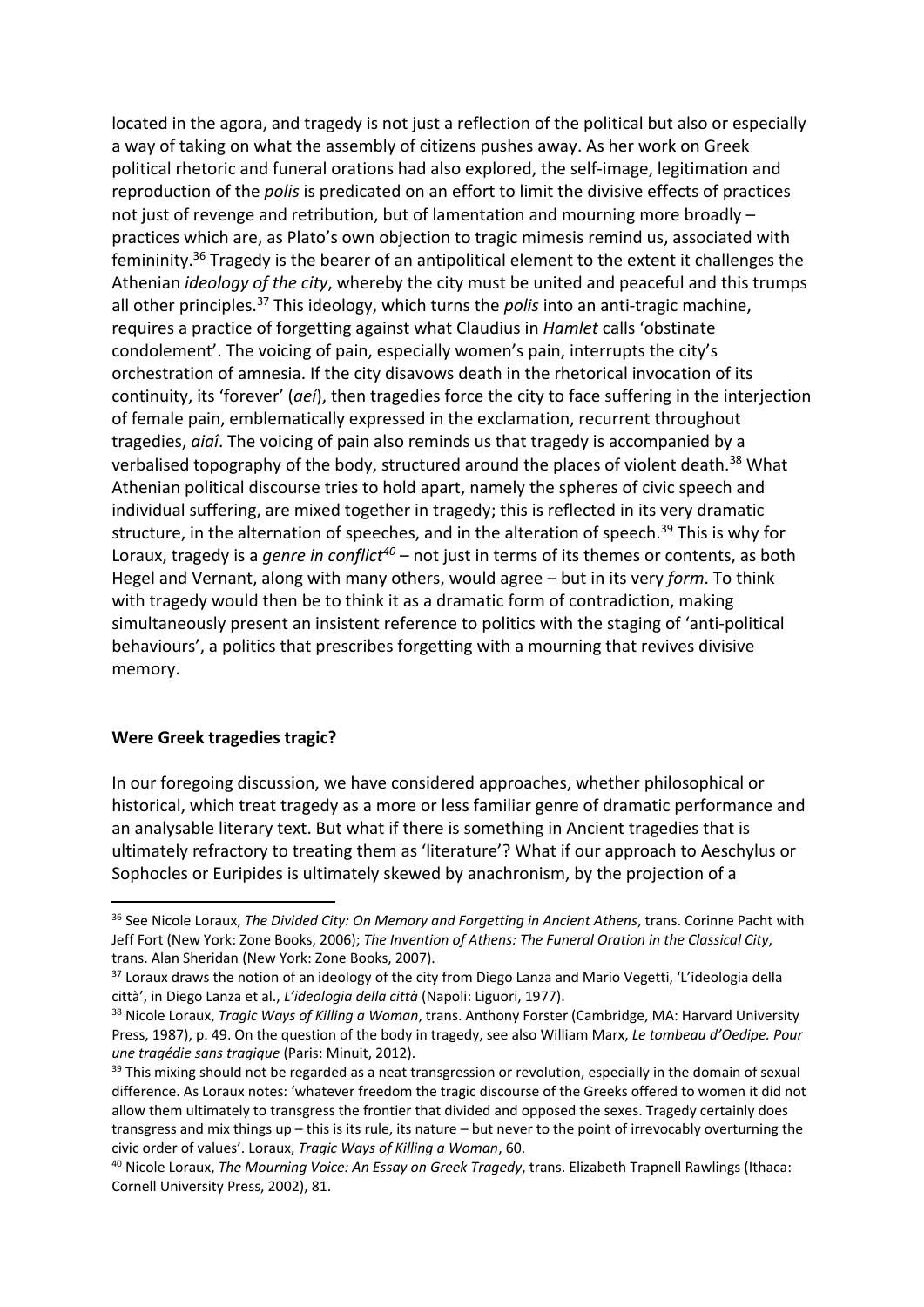philosophical concept of 'the tragic' born in late eighteenth-century Germany onto 5th century BCE Athens? This argument – which resonates with but is not reducible to earlier arguments for the foreignness of tragic ritual to modern aesthetics – has been forcefully advanced in the past few years by a number of French authors. Drawing on an ethnopoetic approach, the classicist Florence Dupont has argued against the comprehensive neglect, beginning with Aristotle's own *Poetics*, of the musical and ritual performance to which the tragic text is destined.<sup>41</sup> She makes this point with particular force in an iconoclastic study of the theatre of Aeschylus, widely hailed as the 'father' of Attic tragedy. Rather than making our misrecognition of tragedy's musical and dramatic singularity a matter of modern anachronism, for Dupont, the Aeschylus who we think we know, read and perform, was born about a century after his death, with the canonisation of the Greek tragedians. It was with the decree promulgated by the rhetorician and legislator Lycurgus – stipulating that the city produce monuments to Aeschylus, Sophocles and Euripides, along with official versions of their dramatic texts, allowing for repeat performances as part of the city's cultural patrimony – that the ground is laid for the great misunderstanding that still structures our relation to tragedies and tragedians.<sup>42</sup> Lycurgus' decree, by 'fixing the tragedies of Aeschylus, Sophocles, and Euripides as paradigmatic and first texts … contributed to blocking the normal process of their diffusion and scattering towards other aesthetic forms, as well as their own mutation and osmosis with other musical genres'.<sup>43</sup> Before Lycurgus, the texts of the tragedies were neither to be read nor conserved. With him, we have a monumentalisation and nationalisation of Attic tragedy, which is also crucially a textualization – a political precondition for Aristotle's own largely 'apolitical' poetics. Tragedy is no longer a matter of *agon*, festival, acting or music, as much as it is one of texts, works. Its idealisation is a de-dramatisation.

Dupont reminds us that Aeschylus, along with other tragedians, was not a poet or writer in the modern sense. He was nor an *author* but a director of sorts, a *chorodidaskalos* – someone who put on spectacles rather than produced texts. The few written plays we retain from Aeschylus are but mute, immobile archaeological traces of what living tragedies were. And even then, we now see them without their extant musical notation but with acts and scenes that are externally imposed upon them.<sup>44</sup> In antiquity, writing was not a mode of expression but a technique at the service of practices; *contra Aristotle*, *mise-en-scène* had primacy over text. This is an archaeology that seeks to abandon our ideological search for origins and authors, a search elicited by Lycurgus' 'symbolic revolution' and his 'identitarian patrimonalisation', establishing a singularly Athenian birth of tragedy.<sup>45</sup> It also means abandoning the idea of an *essence* or *ontology* of tragedy. Notwithstanding her dismissal of

<sup>41</sup> Florence Dupont, *The Invention of Literature: From Greek Intoxication to the Latin Book*, trans. Janet Lloyd (Baltimore: Johns Hopkins University Press, 1999); *L'insignifiance tragique* (Paris: Gallimard/Le promeneur, 2001); *Aristote ou le vampire du théâtre occidental* (Paris: Aubier, 2007).

<sup>42</sup> On Lycurgus' decree, see also Hanink, *Lycurgan Athens and the Making of Classical Tragedy*, and Jean Bollack, 'An Act of Cultural Restoration: The Status Accorded to the Classical Tragedians by the Decree of Lycurgus', in *The Art of Reading: From Homer to Celan*, trans. Catherine Porter and Susan Tarrow, with Bruce King, ed. Christoph Koenig, Leonard Muellner, Gregory Nagy, and Sheldon Pollock (Washington, DC: Center for Hellenic Studies, 2016).

<sup>43</sup> Florence Dupont, *Eschyle* (Lausanne: Ides et Calendes, 2015), 29.

<sup>44</sup> Ibid., p. 44.

 $45$  Ibid.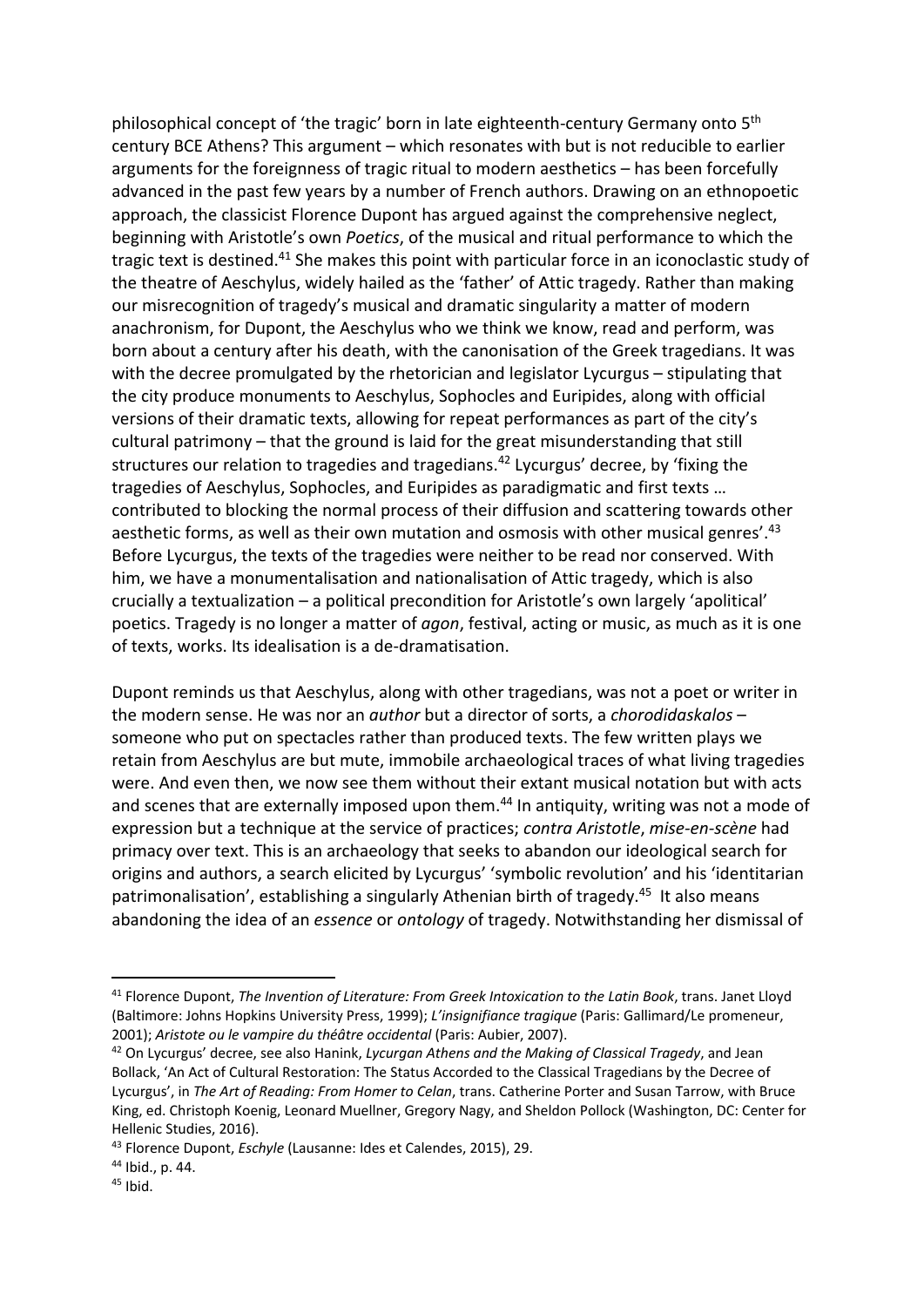Nietzsche's *Birth of Tragedy* as an 'ontological narrative with no historical relevance',<sup>46</sup> Dupont's anti-Aristotelianism shares with the German philosopher an emphasis on the centrality of festival, music and suffering to Attic tragedies.

The music of tragedy is played by the *aulos*, the flute-like instrument which accompanies death laments, threnodies. Aeschylian tragedy is thus presented by Dupont 'as the sonic spectacle of violence, murder and misery'; the competitions in which tragedies were performed were 'festivals of tears' whose choruses were fictionally composed of cultural groups suited for mourning and weeping (women, the old, barbarians, captives). The redefinition of tragedy breaks with Aristotle's *Poetics* as much as it does with philosophical conceptions of the tragic, whether in German Romanticism or Nietzsche: 'Tragedy is a pathetic and aesthetic variation with its basis in the music of the *aulos* offered up to Dionysus'. <sup>47</sup> Though much more strongly articulated around the aural dimension, this perspective is comparable to the philological assault on philosophical definitions of tragedy advanced by Nietzsche's great adversary, Ulrich von Wilamowitz-Moellendorff who, in his 1907 'Introduction to Attic Tragedy', first published in his 1889 edition of Euripides' *Hercules*, declared that: 'An Attic tragedy is a self-enclosed piece of heroic legend [*Heldensage*], poetically adapted in elevated style [*in erhabenem Stile*] for presentation by an Attic citizen chorus and two or three actors, and intended to be performed as part of public worship in the sanctuary of Dionysus'.<sup>48</sup> Crucially, however, for Dupont tragedy is fundamentally not a narrative, not even of a legend. The concatenation of events in the scenario that serves as the pre-text for performance, has neither necessity nor verisimilitude, drawing tragedy closer to oratorio than drama. Against an anachronistic backward projection of the structure of modern Western theatre on Attic tragedy, in Aeschylus there is 'no plot, no psychology, no coherent character, no ideas, no representation'<sup>49</sup>; without its musical mise-en-scène, the text is *unreadable*. Moreover, tragic speech is *performative* not *representative*. 50

Arguing against the hegemony of a philosophical conception of the tragic over our access to Greek tragedy, the French historian of literature William Marx – drawing inspiration from Wilamowitz's nineteenth-century polemic against Nietzsche – has particularly stressed the distorting effects imposed by the history of the transmission and canonisation of Greek tragedies. The thirty-two extant tragedies by the three playwrights monumentalised by Lycurgus are only a fraction of their contribution to the Dionysian contests (circa 220 plays by Aeschylus, Sophocles, and Euripides), and an even smaller one of a minimum number of 648 tragedies performed over all. $51$  This brutal selection, partly accidental and partly political, across Ancient Athens, Rome, Byzantium and Renaissance Europe, is the unfortunate condition of possibility for modelling the generic object 'ancient tragedy' on a very small sample of the plays performed at the Dionysian games. This tendency already

<sup>46</sup> Ibid., p. 28.

<sup>47</sup> Ibid., 44.

<sup>48</sup> Quoted in Joshua Billings, *Genealogy of the Tragic: Greek Tragedy and German Philosophy* (Princeton: Princeton University Press, 2014), 230.

<sup>49</sup> Dupont, *Eschyle*, 60.

<sup>50</sup> Ibid., 69.

<sup>&</sup>lt;sup>51</sup> For an intense and idiosyncratic reflection on the loss of tragic texts, see the Albanian novelist Ismail Kadaré's essay on Aeschylus, *Eschyle ou le grand perdant*, trad. Jusuf Vrioni and Alexandre Zotos (Paris: Fayard, 1995 [1988]).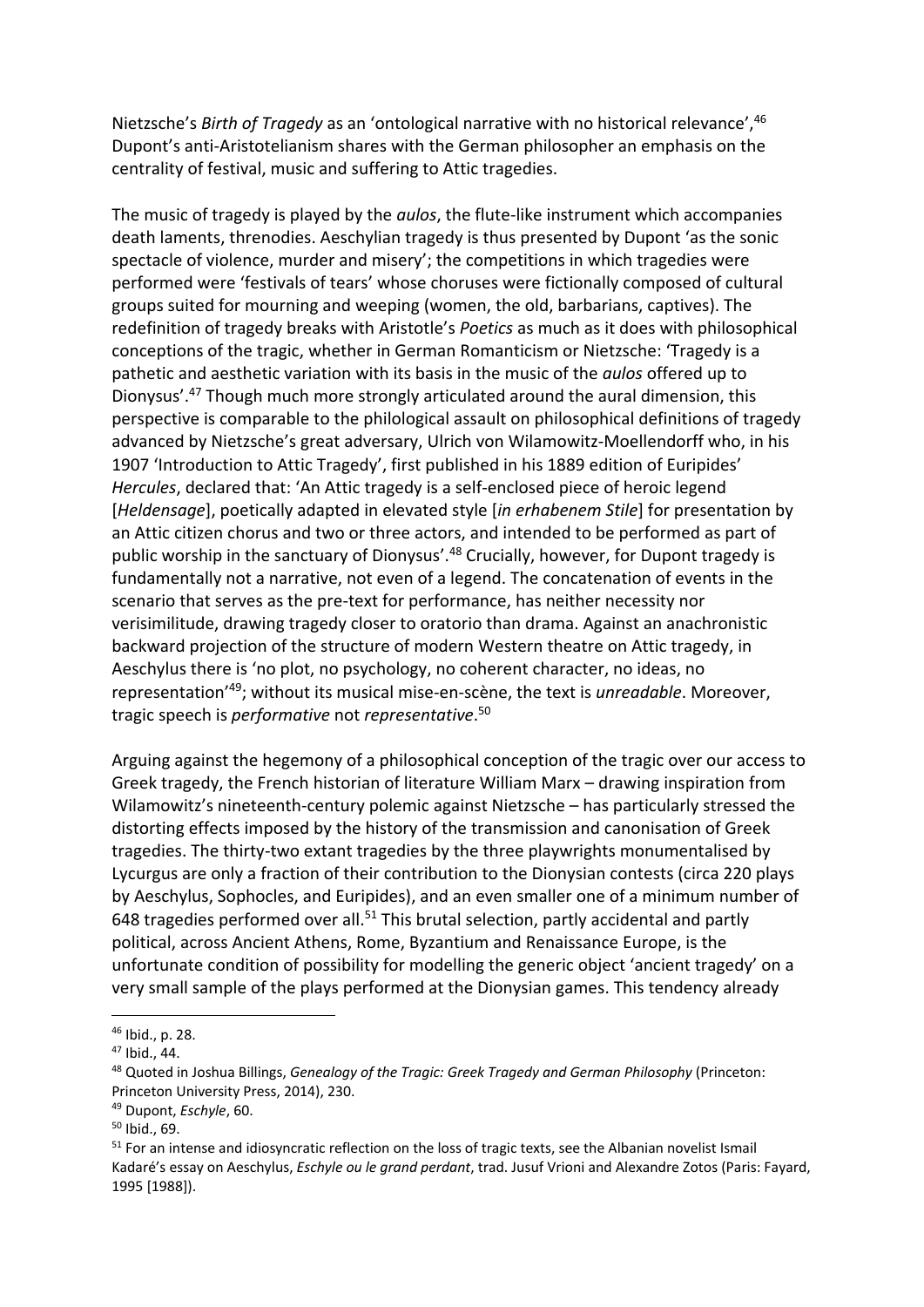was present after Lycurgus' 'symbolic revolution' in Aristotle's *Poetics*, but became especially marked after the Romantic-Idealist birth of the tragic, which leads in its turn to a smattering even of the surviving tragedies becoming paradigmatic – namely Aeschylus' *Eumenides*, and Sophocles' *Antigone* and *Oedipus Rex*. Marx notes how the survival of Euripides' 'alphabetical' tragedies – named as such because of the organisation of the volume in which they were compiled – allows us to see how a less loaded 'sample' of tragic texts might make our extant models far less viable. To the filtering effects of Lycurgus, Aristotle, and the vagaries of transmission, Marx adds another striking element, namely the suggestion that our identification of tragedies with the question of fate or destiny is a byproduct of how the selection of the tragic canon was consolidated in Rome in the 2<sup>nd</sup> century, in an ideological climate shaped by Stoic doctrines of *fatum*. Awareness of the historical contingencies attendant on the formation of our understanding of tragedy as a genre makes possible the conclusion that there 'isn't *a* tragic: there are almost as many as there are tragedies and just a few less than there are philosophies'.<sup>52</sup>

Marx's argument about the transformation of a partial and partisan sample of plays into tragedy as an 'ideal literary object' over-determined by a philosophy of the tragic is a powerful one. So is his reminder that the rooting of tragedies in particular *loci* (e.g. Colonus) is something we cannot retrieve. For Marx, we risk acting like archaeologist who, faced with the Venus of Samothrace, would project back a world of headless, armless human beings. Yet this critique of the collusion of idealism and our modern notion of 'literature' in eclipsing tragedy behind the tragic risks a kind of exoticism, a notion of tragedy as irremediably foreign and other, a lost practice that can only be reconstructed *via negativa* or by analogy with other domains of ritualised performance. As Marx concludes: 'We must look for the truth of tragedy neither in the tragic nor in what the theatre is today – but elsewhere, sometimes very far away: in the Noh play, psychoanalysis, the mass'.<sup>53</sup>

#### **From the ancients to the moderns, and back again**

The effort to suspend the domination of the philosophy of the tragic over the reception of tragedies has also been advanced in the context of a re-evaluation of early modern dramaturgy and poetics. In a capacious recovery of the 'lost' world of tragedy between the mid-sixteenth century and the close of the eighteenth, Blair Hoxby $54$  reminds us that in the vast span of time between the seventh and the fifteenth centuries, tragedy largely vanished from the purview of European culture, with Euripides misrecognised as a philosopher and the very adjective 'tragic' taking on an uncertain reference. After Giorgio Valla's translation of the *Poetics* at the beginning of the sixteenth century, print editions of Aeschylus, Sophocles, Euripides, Seneca circulating in printed editions from circa 1520s, and Francesco

**.** 

<sup>53</sup> Ibid., 159. The mention of psychoanalysis is somewhat awkward here, given how much the symbolic revolution that gave birth to 'the tragic' in the 1790s is a condition of possibility for the Freudian appropriation of the myth of Oedipus. The literature on psychoanalysis, tragedy and Oedipus is vast, but see especially Jean Bollack, "Le fils de l'homme. Le mythe freudien d'Oedipe", in *La naissance d'Oedipe. Traduction et commentaires d'Oedipe roi* (Paris: Gallimard, 1995), and Suzanne Gearhart, *The Interrupted Dialectic: Philosophy, Psychoanalysis and their Tragic Other* (Baltimore: Johns Hopkins, 1992).

<sup>52</sup> Marx, *Le tombeau d'Oedipe*, 87.

<sup>54</sup> Blair Hoxby, "What Was Tragedy? The World We Have Lost, 1550-1795", *Comparative Literature* 64 (1) (2012): 1-32.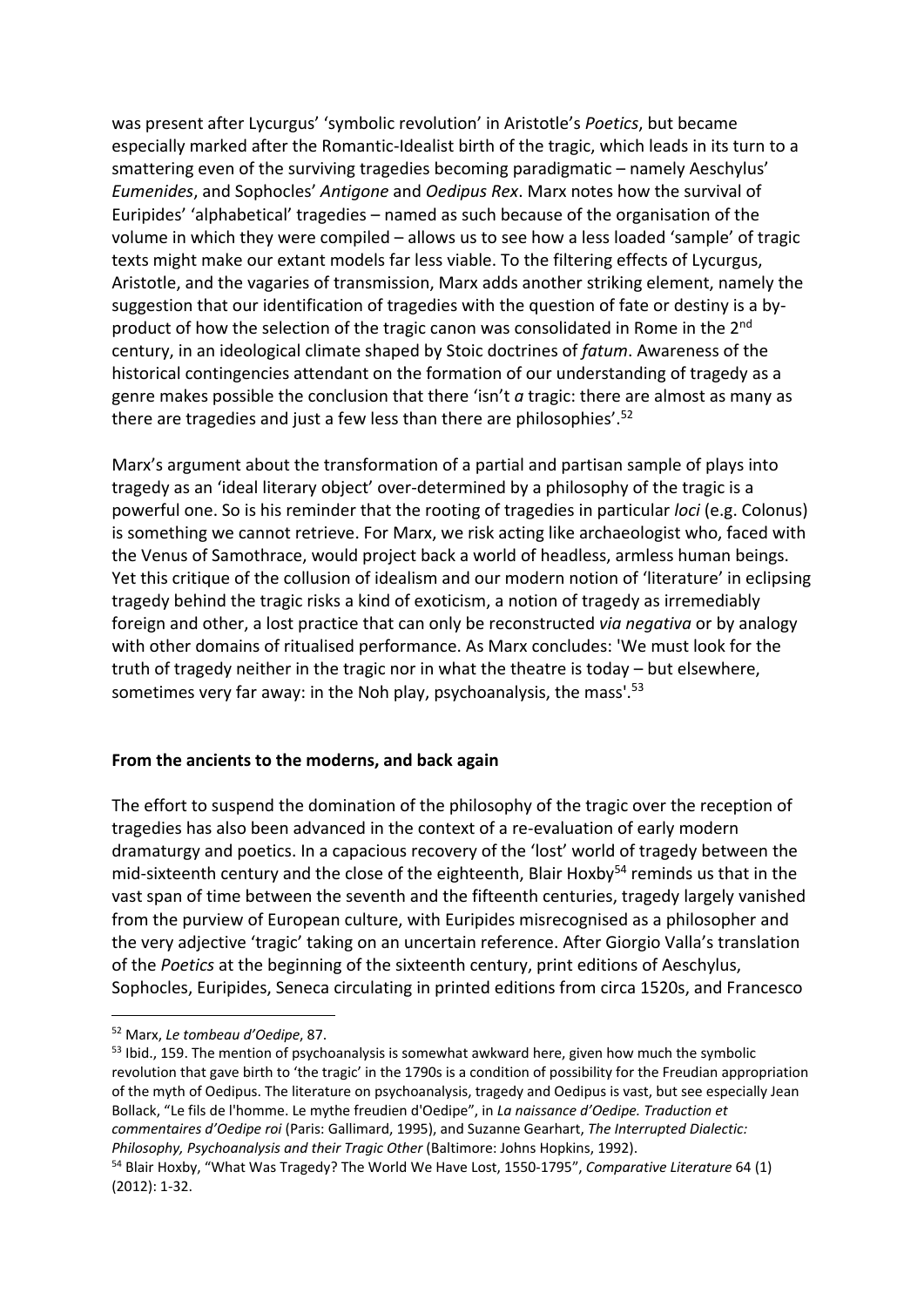Robertello and Vincenzo Maggi's lectures on Aristotle's poetics, this situation changed drastically. But the poetics and literature arising from this renaissance of tragedy was neither pedantically Aristotelian, nor did it anticipate the Romantic invention of the tragic. Early modern theorists of tragedy drew on an ample set of Ancient Greek and Roman sources, from Apuleius to Vitruvius, Horace to Plutarch. Their theories shaped and were shaped by a tragic repertoire that cannot be boiled down to any univocal theory – including classical and baroque tragedies in Italy and France, the early operas of Monteverdi and Cavalli, Lully's *tragedies en musique*, Jesuit solemn tragedies, and so forth.<sup>55</sup>

Like challenges to our received notions of Attic tragedy, this revisionist perspective on the theory and practice of early modern tragedy takes an anti-intellectualistic cast, putting the question of the spectacle of suffering at the heart of the genre. In terms of the elements of tragedy enumerated in the *Poetics*, in early modern tragedy the construction of complex plots prescribed by Aristotle takes second stage to 'pure displays of pathos [that] were in themselves the primary goal and justification of tragedy'.<sup>56</sup> Greek *pathos* came to be translated in Latin as *affectus, perturbatio, passio*, giving rise to a whole dramaturgical rhetoric of the passions. Scanning the variegated landscape of this forgotten repertoire, Hoxby proposes that we bracket our Romantic idea of the tragic and allow ourselves to be guided by five counter-intuitive postulates, which systematically counter the building blocks of that idea: great drama need not be *national*; beautiful design need not be subordinated to organic form; tragedy is primarily a matter of theatre not poetry; we need to valorise the 'modern' aspects of ancient tragedy, transcending the contempt for Euripides which marks the philosophies of the tragic; finally, the passions – and not just time, space or the emplotment of action – are the crucial dramatic unities of early modern tragedy.<sup>57</sup>

It is striking how much Dupont or Marx's objections to an understanding of tragedy articulated around the categories of freedom and necessity resonates with Hoxby's. conclusions. He encapsulates these in his reading of two tragedies that bookend the 'lost world' of early modern tragedy, Trissino's *Sofonisba* and Giambattista Varesco's libretto for Mozart's opera *Idomeneo*. As he notes: 'Like a great deal of tragic drama written from 1515 to 1795, *Sofonisba* offers its audience this pleasure: it dilates the brutal change from life to death into a rite of passage whose middle terms (dying and mourning) are ritualized, and in so doing it transforms the theatre into a house of mourning'.<sup>58</sup> But this mourning is not the child of *fatum*; both Trissino and Varesco are distinguished from later romantics by 'their belief that tragedy is a meditation on the moral response to haphazardness in this world, not a demonstration of freedom that can succeed only if the hero is crushed by dire necessity'. 59

<sup>&</sup>lt;sup>55</sup> On how the effort to create an aesthetic and civic form to match Ancient tragedy (or how it was imagined) in the genesis of opera, see Carolyn Abbate and Roger Parker, *A History of Opera* (London: Penguin, 2015), 43. The Attic reference was of course crucial to the genesis and theory of Wagnerian opera. See Sandra Mansutti, "Wagner e la tragedia greca", in *Metamorfosi del tragico fra classico e moderno*, ed. Umberto Curi (Roma-Bari: Laterza, 1991).

<sup>56</sup> Hoxby, "What Was Tragedy?", 5.

<sup>57</sup> Ibid., 15-22.

<sup>58</sup> Ibid., 26.

<sup>59</sup> Ibid., 28.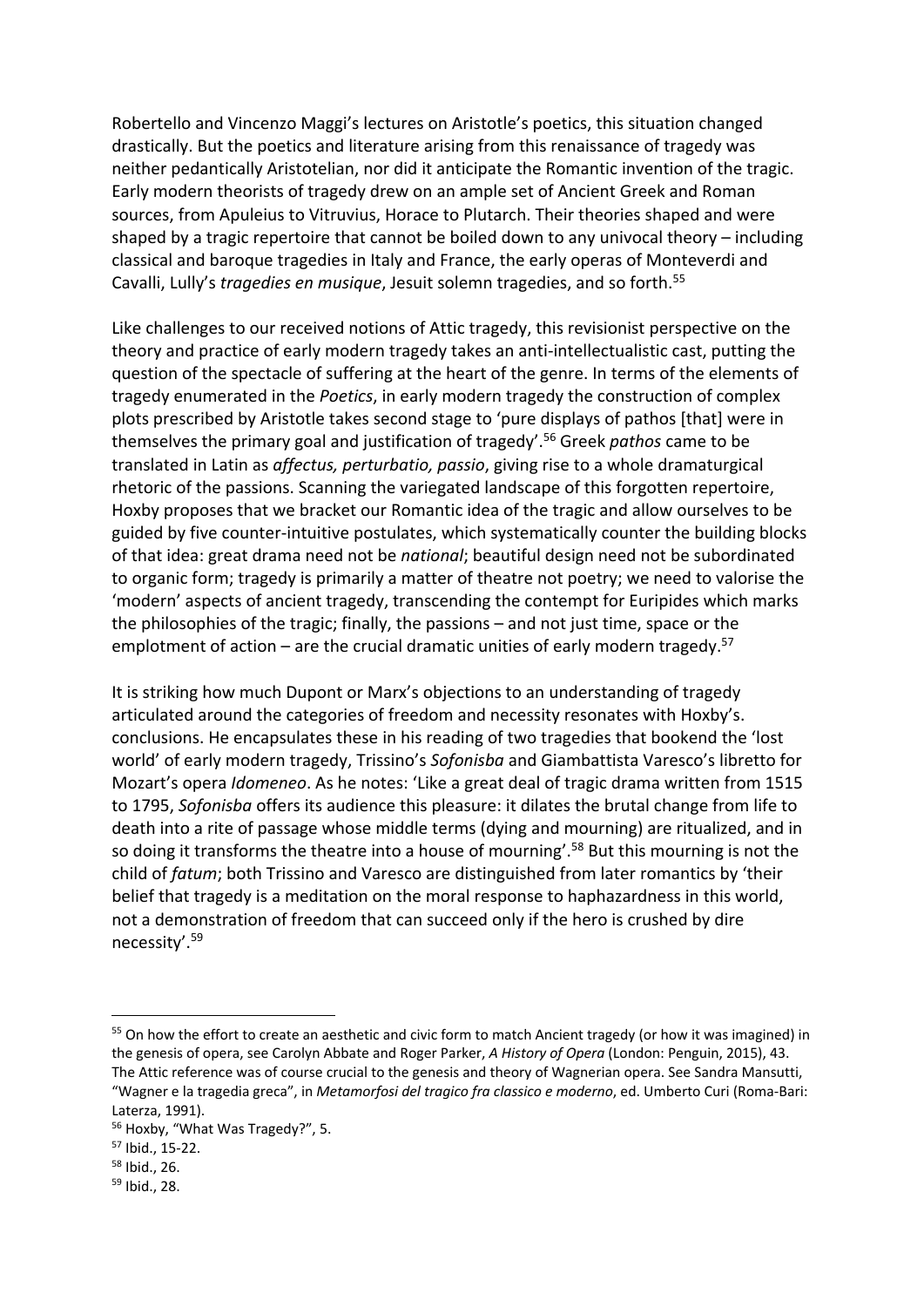A reflection on early modern tragedy also requires a reconsideration of its politics. Departing, in a more historical-sociological vein, from Walter Benjamin's pioneering reflections on the pathos of sovereign indecision in German baroque drama (the *Trauerspiel*, or mourning play), Franco Moretti interprets Elizabethan and Jacobean tragedy as a radical problematization (analogous in force to the one identified by Vernant and Vidal-Naquet for Ancient Athens) of the legitimacy of political power. This conception of modern tragedy is both predicated upon the emergence of absolutism and oriented toward the 'deconsecration' of sovereignty. For Moretti, this tragedy played a historically transformative role in giving rise to the kind of public that could envisage the possibility of bringing monarchs to justice. In his lapidary formulation: 'Tragedy disentitled the absolute monarch to all ethical and rational legitimation. Having deconsecrated the king, tragedy made it possible to decapitate him'.<sup>60</sup> But the radicality of this tragedy can also issue into a kind of nihilism, as in the conclusion of *King Lear*, which 'makes clear that no one is any longer capable of giving meaning to the tragic process; no speech is equal to it, and there precisely lies the tragedy'.<sup>61</sup>

The agonistic dyad of tragedy and the tragic, which as we've seen governs many critical theories of the genre, is directly thematised by Moretti, who tries to articulate a literary analysis of narrative structure with a historical and sociological excavation of normative orders. For him tragedy must be grasped as 'a *structural* concept, capable of simultaneously defining a syntagmatic axis (plot) and a paradigmatic axis (values), and of clarifying the unique relation that obtains between them in tragedy'. This involves a nominalist deflation of the metaphysics of the tragic, in which what comes to the fore is a genre determined by an impasse in the representation of history. There is no tragic only tragedy, as 'a particular form of *representing* that history: a rigorously asymmetrical structure marked by a constitutive lack. Fully realized tragedy is the parable of the degeneration of the sovereign inserted in a context that *can no longer understand it*'. <sup>62</sup> This conclusion resonates with the notion that Jacobean tragedy draws its formal coherence not from an aesthetics of harmony but from 'the sharpness of definition given *to* metaphysical and social dislocation, not in an aesthetic, religious or didactic resolution of it<sup>'</sup>.<sup>63</sup> In other words, that this modern tragedy is a desperate effort to give form to the imminence of civil war, to the 'idea of individuals and society being destroyed from *within'*,<sup>64</sup> encapsulated in Albany's lines from *King Lear*: 'humanity must perforce prey on itself / Like monsters of the deep'. Or, as A.C. Bradley put it, in a distinctly Hegelian formulation: 'the self division and intestinal warfare of the ethical substance, not so much the war of good with evil as the war of good with good'.<sup>65</sup>

<sup>60</sup> Franco Moretti, "The Great Eclipse: Tragic Form as the Deconsecration of Sovereignty", in *Signs Taken for Wonders: Essays in the Sociology of Literary Forms*, rev. ed., trans. Susan Fischer, David Forgacs and David Miller (London: Verso, 1988), 42. See also Moretti's more recent effort to bring the digital humanities to bear on the (Hegelian) theory of tragedy: "'Operationalizing': Or, the Function of Measurement in Literary Theory", *New Left Review* II/84 (2013), 116-19.

<sup>&</sup>lt;sup>61</sup> Ibid., 53. Early modern discussions of Ancient Greek tragedy and its poetics faced some embarrassment when having to confront its connections to democracy. See Billings, *Genealogy of the Tragic*, 28. <sup>62</sup> Ibid., 55.

<sup>63</sup> Jonathan Dollimore, *Radical Tragedy: Religion, Ideology and Power in the Drama of Shakespeare and His Contemporaries* (Brighton: The Harvester Press, 1984), 39. See also Victor Kiernan, *Eight Tragedies of Shakespeare* (London: Verso, 1996).

<sup>64</sup> Ibid., p. 21.

<sup>65</sup> A.C. Bradley, *Oxford Lectures on Poetry* (1909), cited in Dollimore, *Radical Tragedy*, 54.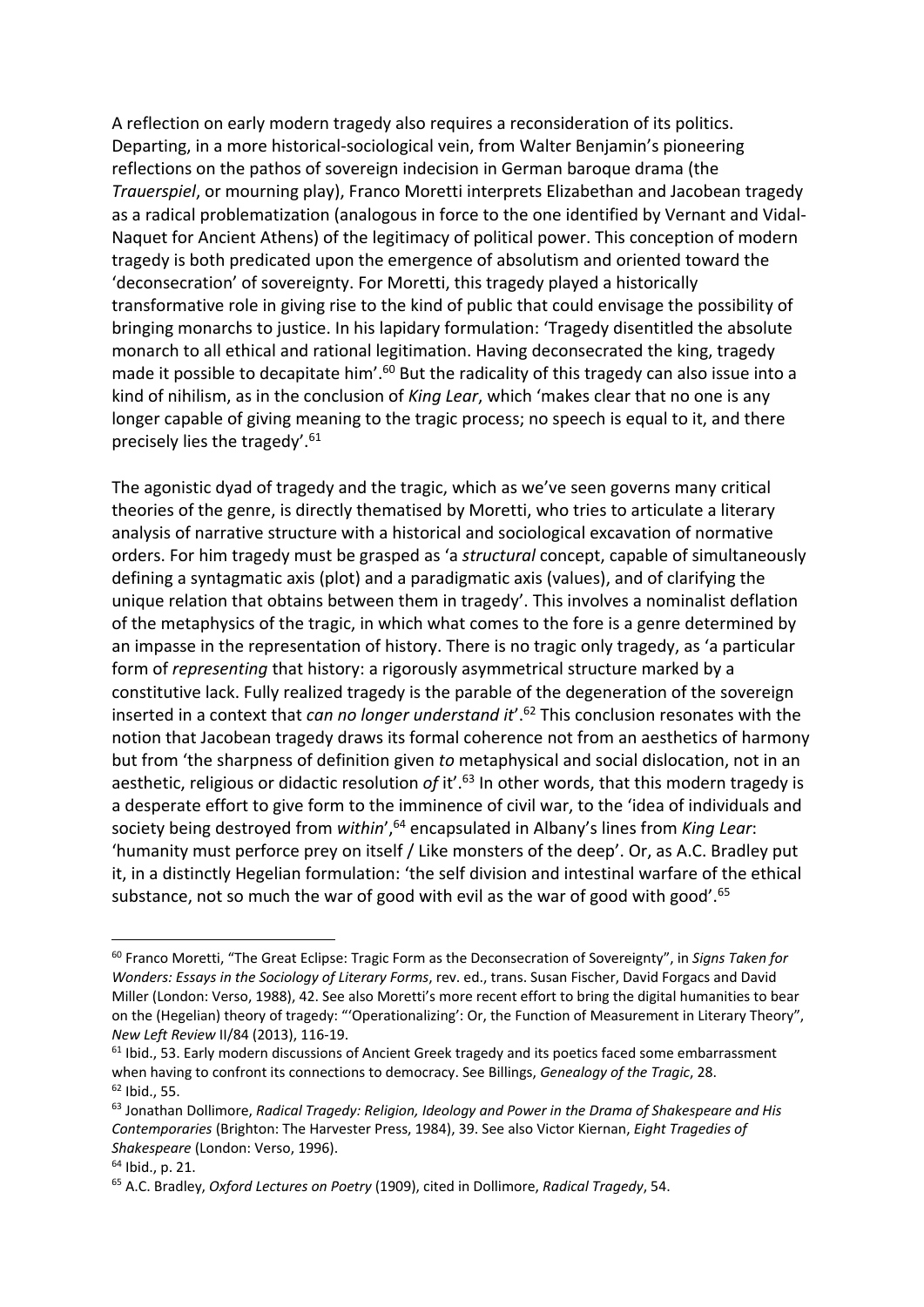Walter Benjamin's *Origin of the German Trauerspiel* had drawn critically from the writings of the jurist Carl Schmitt on sovereign exception to capture how baroque dramas exploded any notion of a trans-historical essence of the tragic. After World War II, and his own brief captivity and removal from academic positions for his National-Socialist militancy, Schmitt re-opened his dialogue with Benjamin ('suicided' by Nazism at the onset of the war), precisely around the question of tragedy. Schmitt turned to *Hamlet* to identify modern tragedy as the form of a formless time, a period of civil war, revolution and state-formation in which heroic tragedies lost their actuality. Rather than the historical-materialist method adopted by the likes of Moretti or Dollimore (or indeed Vernant and Vidal-Naquet with regard to Attic tragedy), Schmitt provides a political reading of Shakespeare pivoting around the notion of the 'intrusion' of time and history into drama. As he notes: 'In times of religious schisms the world and world history lose their secure forms, and a human problematic becomes visible out of which no purely aesthetic consideration could create the hero of a revenge drama. Historical reality is stronger than every aesthetic, stronger also than the most ingenious subject'.<sup>66</sup> Whereas history had entered through the mediation of myth into Greek tragedy, in Shakespeare it does so as immediately available historical reality.<sup>67</sup> And yet, contra Moretti, for Schmitt grasping this intrusion still requires an idea of the tragic. As he writes: 'Shakespeare's greatness resides precisely in the fact that, in the existing chaos of his time and the quickly antiquated flotsam of daily events and reportage, he recognized and respected the tragic core'.<sup>68</sup> The tragic, here read through the lens of an antagonistic political realism, is a matter of the encounter with something intractable, irremediable. And therein lies tragedy's 'surplus value'. As Schmitt observes, it lies in the 'objective reality of the tragic action, in the enigmatic concatenation and entanglement of indisputably real people in the unpredictable course of indisputably real events. … All participants are conscious of an ineluctable reality that no human mind has conceived – a reality externally given, imposed and unavoidable. This unalterable reality is the mute rock upon which the play founders, sending the foam of genuine tragedy rushing to the surface'. $69$ 

## **Births of the tragic**

It is a striking testament to the pervasiveness of the Romantic idea of the tragic that even such a sworn foe of 'political romanticism' as Carl Schmitt could echo its central element, namely the encounter of human agency with adverse necessity. In his elegant and influential essay on the idea of the tragic, the German literary theorist Peter Szondi identified the 20 year-old F.W.J. Schelling's interpretation of *Oedipus Tyrannos*, in his

<sup>66</sup> Carl Schmitt, *Hamlet or Hecuba: The Intrusion of Time into the Play*, trans. David Pan and Jennifer Rust (Candor, NY: Telos Press, 2009), 30.

 $67$  This can be contrasted with Vidal-Naquet's observation that political history does indeed 'intrude' directly into Attic tragedy too, for instance in the way that Ephialtes' political reform of 462BCE was the direct referent for Aeschylus' *Oresteia*. See Vidal-Naquet, *Le miroir brisé*. As Billings notes vis-à-vis the post-1790s reception of Attic tragedy, 'The belief that Greek tragedy was fundamentally about political events transformed the early modern trope of history-as-tragedy into the modern notion of tragedy as a meaningful representation of historical process'. *Genealogy of the Tragic*, 11.

<sup>68</sup> Schmitt, *Hamlet or Hecuba*, 51.

 $69$  Ibid., 45.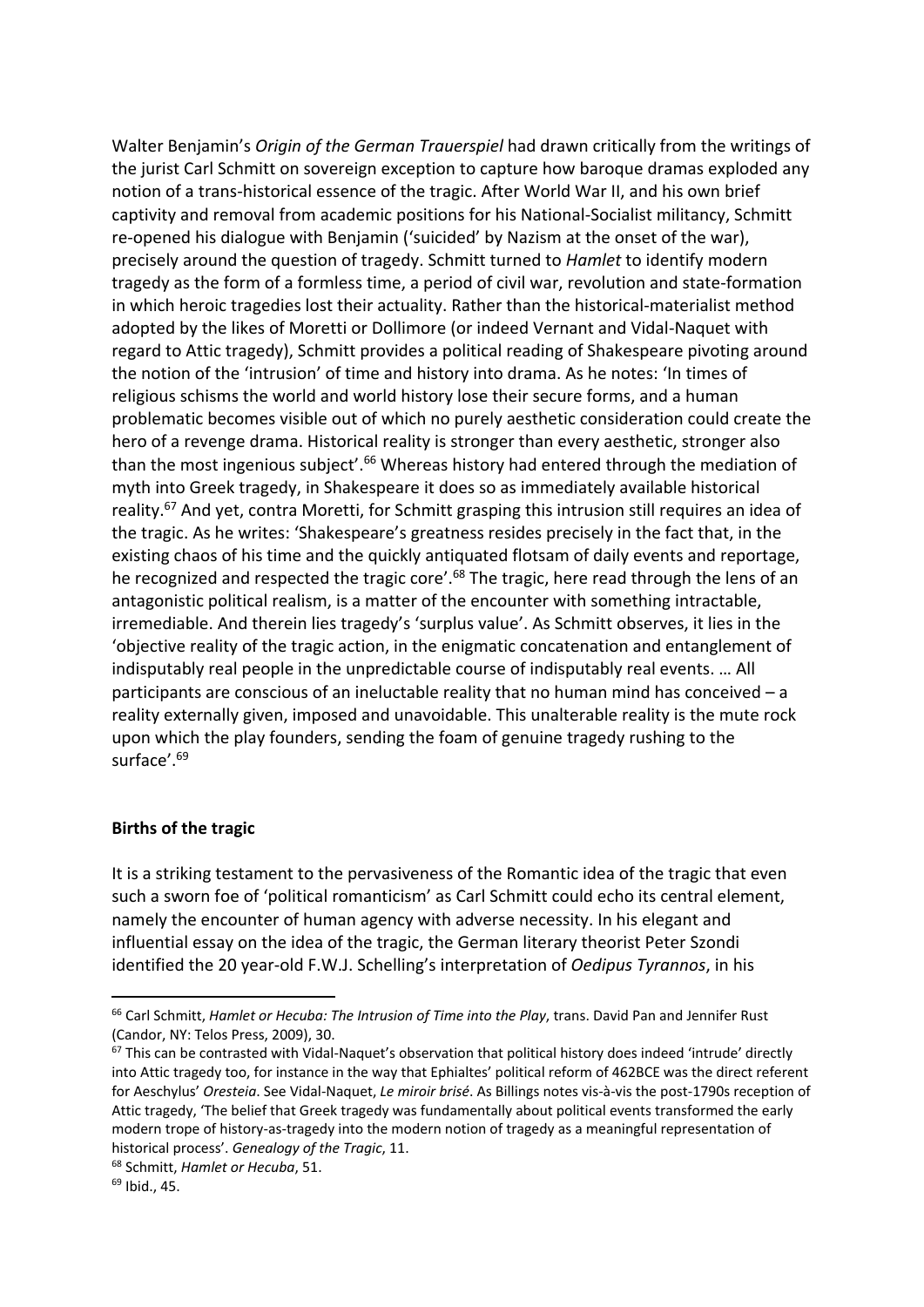*Philosophical Letters on Dogmatism and Criticism* (1795), as the ground zero of the tragic, understood in terms of the dramatic form given to 'the conflict of human freedom with the power of the objective world', $70$  and specifically by Oedipus' willingness to undergo punishment for a crime he could not avoid.<sup>71</sup> This birth of the tragic must also be grasped in terms of the reciprocal determination of two problems, one political, the other philosophical. The political one relates to the manner in which German Idealism and Romanticism are defined by a complex entanglement of enthusiasm and disappointment, emulation and phobia, vis-à-vis the transformative turmoil of the French Revolution, and especially the terror (and how could one, after 1793, not read Aristotelian *phobos* in the shadow of the guillotine?). The philosophical one, which in its own way transcodes the political impasse of the relationship of German intellectuals without a state to the historymaking violence of French liberation, has to do with the relation between a post-Kantian philosophy of autonomy (criticism) and a Spinozist understanding of necessity (dogmatism).<sup>72</sup> The specifically German idea of the tragic can be understood as a manner of thinking through, of *repeating*, the Ancient Greeks in an effort to give *form* to the shattering contradictions of the late eighteenth and early nineteenth centuries. The aesthetic form of the tragic then becomes inseparable from the philosophical form (or style) of the dialectic. And the dialectic can in turn be modelled by the resolution of the clash between the Furies and Orestes in *The Eumenides* (as it was in Hegel's *Natural Law* essay of 1802),<sup>73</sup> by the conflict of ethical orders in the *Antigone*, or indeed by the moral and cognitive *peripeteia*  dramatized in *Oedipus Tyrannos*, what Szondi regards as the 'most tragic' (because most dialectical) of plays: 'At every point in the hero's fate, he is met with the unity of salvation and annihilation, a fundamental trait of everything tragic. It is not annihilation that is tragic, but the fact that salvation becomes annihilation; the tragic does not take place in the hero's downfall, but rather in the fact that man meets his demise along the very path he took up to escape this demise'.<sup>74</sup>

One can adopt the broad outlines of Szondi's analysis without necessarily regarding the young Schelling's idiosyncratic reading of Oedipus' crime of freedom as the *incipit* of the tragic. A number of scholars have seen in the writings of Friedrich Schiller of the early 1790s a more pertinent cornerstone, not least because of the manner in which Schiller's poetics and aesthetics arose out of his own dramaturgical efforts.<sup>75</sup> Schiller's multiple essays on the tragic are also instructive because, unlike Schelling, or indeed Hegel, they incorporate a sustained reflection on the question of the delight that may be drawn from the spectacle of tragedy. This notion of tragic pleasure allows us both to trace the mutations of catharsis and the genealogy of an idea of the sublime. His work can also show how a reflection on the tragic articulated around the problems of writing and stagecraft can increasingly move towards a speculative idea of the tragic, itself dependent on the increasing separation of

<sup>70</sup> Peter Szondi, *An Essay on the Tragic*, trans. Paul Fleming (Stanford, CA: Stanford University Press, 2002), 7. <sup>71</sup> Contrast this sublime figure of moral criminality with Ernst Bloch's irreverent presentation of *Oedipus Tyrannos* as a forerunner of the detective novel. Ernst Bloch, *The Utopian Function of Art and Literature: Selected Essays*, trans. Jack Zipes and Frank Mecklenburg (Cambridge, MA: The MIT Press, 1988), 256-7. <sup>72</sup> See also Hoxby, "What Was Tragedy?", 8-11.

<sup>73</sup> See my "Taming the Furies: Badiou and Hegel on The Eumenides", in *Badiou and Hegel: Infinity, Dialectics, Subjectivity,* ed. Antonio Calcagno and Jim Vernon (Rowman & Littlefield/Lexington Books, 2015). <sup>74</sup> Ibid., p. 59.

<sup>75</sup> Bernhard Zimmerman, *Europa und die grieschische Tragödie. Vom kultischen Spiel zum Theater der Gegenwart* (Frankfurt am Main: Fischer, 2000), Ch. 8; Billings, *Genealogy of the Tragic*, 113-122.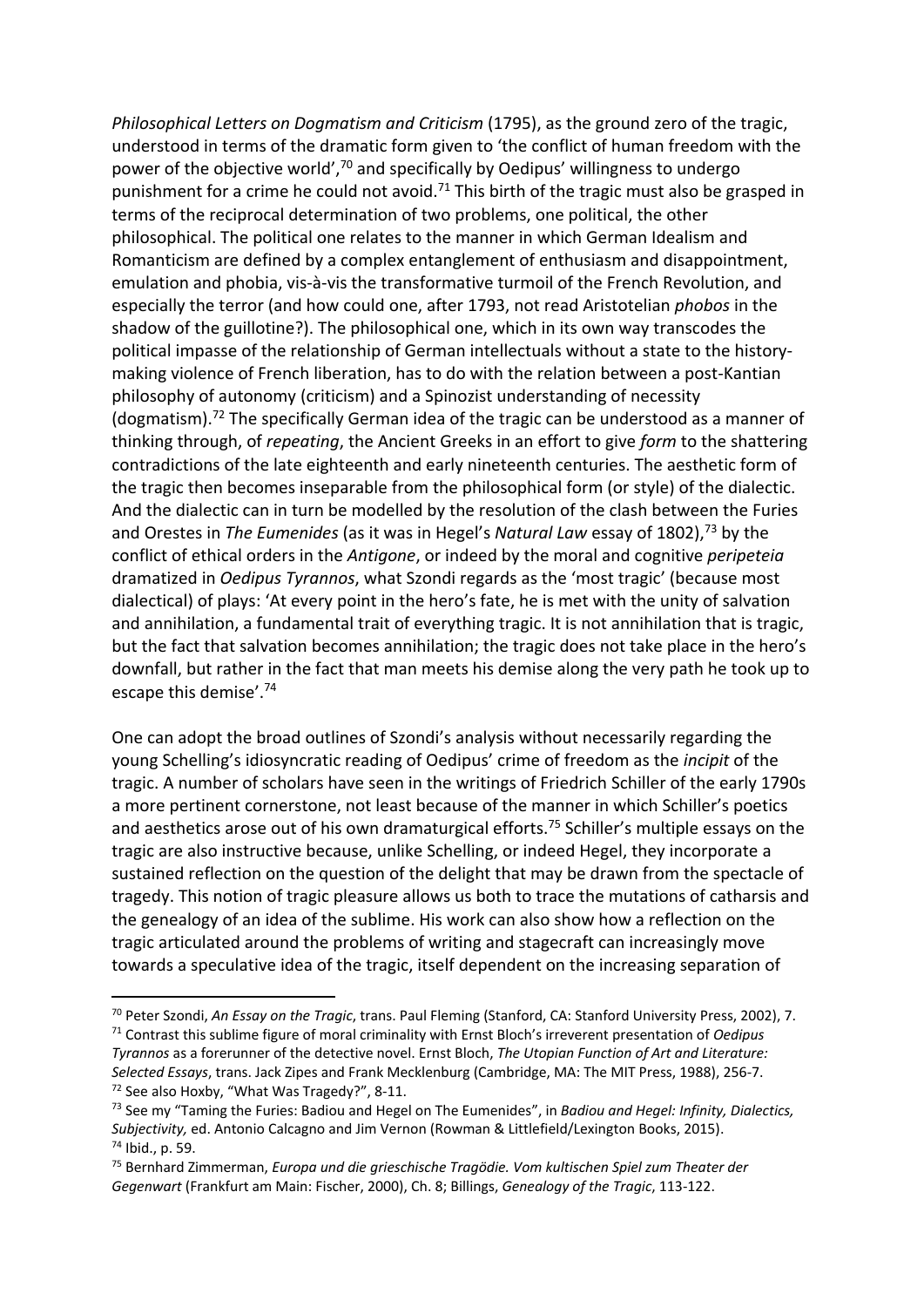aesthetic freedom from the prospect of political emancipation.<sup>76</sup> It is also in Schiller's work, perhaps better than in Schelling's, that we can begin to grasp the way in which 'the romantic philosophy of the tragic interacted with two other romantic projects: the creation of a new ideal of literary form and the formulation of a philosophy of history'.<sup>77</sup>

A more expansive and detailed genealogy of the idea of the tragic may also suggest some scepticism regarding the suddenness of its birth. Among the preconditions for the emergence of the Idealist or Romantic conception of the tragic was a sensitivity to the difference between ancient and modern tragedy. In the late seventeenth century *Querelle des modernes et des anciens*, the difference could be the object of a largely static appraisal, in which ancient literary productions could be studied in 'parallels', much as Plutarch had once penned his *Parallel Lives*. It was in the context of the *Querelle* that André Dacier translated the *Poetics* into French, a feat repeated half a century later in Germany by Michael Conrad Curtius. Tellingly, the translation of the *Poetics* here preceded the translation of Greek plays, which in any instance existed not as scenarios to be acted but as literary monuments of sorts (it was only some while *after* the emergence of the tragic that the production of Greek tragedies became a staple of the European stage). As the eighteenth century wore on, the recognition of the difference between ancient and modern tragedies developed into a reflection on their historicity. Here the dis-analogies between modern and ancient drama could be envisaged in terms of the effort to attain a common idea (of the tragic). The emergence of bourgeois tragedies with Lessing and Diderot was predicated on the notion that repeating the tragic for the present might require jettisoning the Aristotelian frame. According to Billings, prior to the emergence of the Romantic idea of the tragic, it was in the long-neglected polemic of the French Hellenist Guillaume Dubois de Rochefort against the philosopher Charles Batteaux, and in the rejection of normative Aristotelianism in Herder's writings on Shakespeare – produced in the context of the *Sturm und Drang* movement and his collaboration with Goethe – that a notion of the tragic intimately linked to the notions of historicity and historicisation could be born. In this sense, the 1770s can be seen to represent as much of a periodising rift as the 1790s.<sup>78</sup>

A sensitivity to this temporal dislocation, as refracted in drama and poetics, is thematised in the most advanced products of the symbolic revolution that had its epicentre in Jena in the 1790s. For both Friedrich Hölderlin and G.W.F. Hegel, albeit in divergent ways, tragedy is not just a genre of conflict, it is a *genre of transition* – a privileged form through which to think historical temporality.<sup>79</sup> In Hegel, tragedy is 'a representation of, and reflection on historical process ... an inquiry into temporality itself ... a figure for understanding historicity'.<sup>80</sup> For both thinkers what is at stake in tragedy – in the wake of the revolutionary rupture of 1789 and its aftermath – is the very possibility of collective ethical and political life. For Hegel, whose historicisation is also a way of circumscribing the pertinence of the tragic to its

<sup>76</sup> Vassilis Lambropoulos, *The Tragic Idea* (London: Bloomsbury, 2006), 30-6.

<sup>77</sup> Hoxby, "What Was Tragedy?", 10.

<sup>78</sup> Billings, *Genealogy of the Tragic*, 45-71.

 $79$  Ibid., 167, 193. On Hölderlin's poetics of tragedy, and the way in which it cuts into and across the emergence from the tragic of a speculative dialectic, see Philippe Lacoue-Labarthe, 'The Caesura of the Speculative', in *Typographies: Mimesis, Philosophy, Politics*, ed. Christopher Fynsk (Cambridge, MA: Harvard University Press, 1989).

<sup>80</sup> Ibid., 162, 164.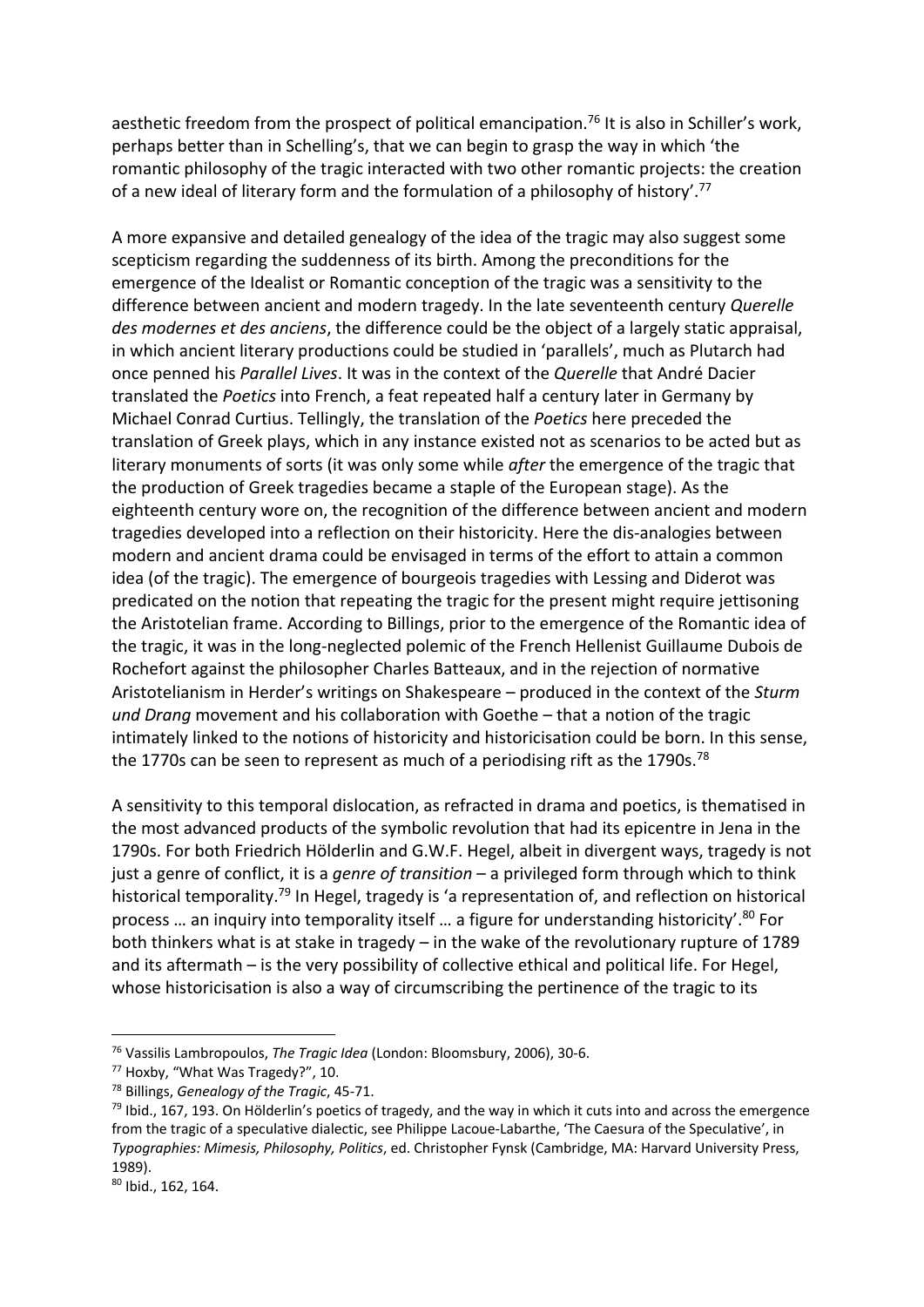Athenian site, tragedy allowed the Greeks to think the inadequacy of their forms of religion to their ethical life, while also revealing the one-sidedness and immediacy that beset the Greek *polis*, notwithstanding its dazzling achievements. This circumscription of tragedy could allow Hegel to stress the deep discontinuity between Attic tragedy and its modern epigones, but also to assert the superiority of comedy as an aesthetic form capable of responding to the everyday life of modern spirit. For Hölderlin, instead, the formal lessons of Greek tragedy, namely what he presented as an interruptive dialectic of 'caesura' and 'transport', provided a unique glimpse into how poetic form could accommodate time's upheavals. For the German poet and playwright, the difference between the ancient and the contemporary was not a matter of sequence or progression, but demanded a kind of parallax view, in which the singularity of the Greeks could be brought into contact with the uniquely problematic character of the present. As Billings observes: 'Greek tragedy for Hölderlin is the depiction of historical process itself, affording a glimpse into the way the individual exists in a changing world. Greek forms, then, ultimately teach what it is to be modern ... the death of Greek tragedy is the birth of the tragic'.<sup>81</sup> The decline of classical tragedy could thus also be linked to the end of 'periodic rhythm', to the fact that in modernity, as Hölderlin had it, 'beginning and end no longer let themselves be rhymed'.<sup>82</sup> Not the timelessness of (Greek) tragedy, but the particular and alien timeliness of its form, is what allows it to be such a resource for the present, but only as long as the *transition* it embodies is subjected to a practice of *translation*. This matter of translation in Hölderlin – whose reflections on tragedy accompanied his renderings of *Oedipus Tyrannos* and *Antigone* – is intimately linked to the manner in which he foregrounds, unlike his post-Kantian peers, how the language of tragedy, the 'tragic word', is drastically performative. In his striking formulation: 'The Greek tragic word is deadly-factic, because the body which it seizes really kills'. <sup>83</sup> By the time that A.W. Schlegel's *Lectures on Dramatic Art and Literature* consolidated the idea of the tragic into a consumable and influential set of precepts,  $84$ Hölderlin's eminently elusive notion of the 'national'<sup>85</sup> and his treatment of specific tragedies as ideational models of sorts would congeal into the kind of *doxa* that the likes of William Marx and Blair Hoxby have recently sought to dislodge.

Later reactions to Romantic and Hegelian legacies would put different stresses on the tragic cut between the ancient and the modern. For Kierkegaard, in a critical appropriation of the Hegelian apparatus, it was the implosion, under the sign of subjectivity, of the 'substantial categories' of state, family and destiny, and the complete separation from any epic tradition, that made for the difference of modern tragedy. The disanalogy between ancient and modern tragedy is made particularly acute by the fact that they stage radically dissimilar kinds of guilt, as well as dissimilarities in the modes of compassion. For the Danish philosopher, in the Ancients there is greater sorrow but lesser pain, while modern tragedy – arising in an age with a tendency towards the comedy of everyday life – is a tragedy of

<sup>81</sup> Ibid., 221.

<sup>82</sup> Jean-François Lyotard, *Peregrinations: Law, From, Event* (New York: Columbia University Press, 1988), 2. <sup>83</sup> Friedrich Hölderlin, *Essays and Letters*, ed. and trans. Jeremy Adler and Charlie Louth (London: Penguin, 2009), 330; *Genealogy of the Tragic*, 207.

<sup>84</sup> *Genealogy of the Tragic*, 225.

<sup>85</sup> Hölderlin, *Essays and Letters*, 330.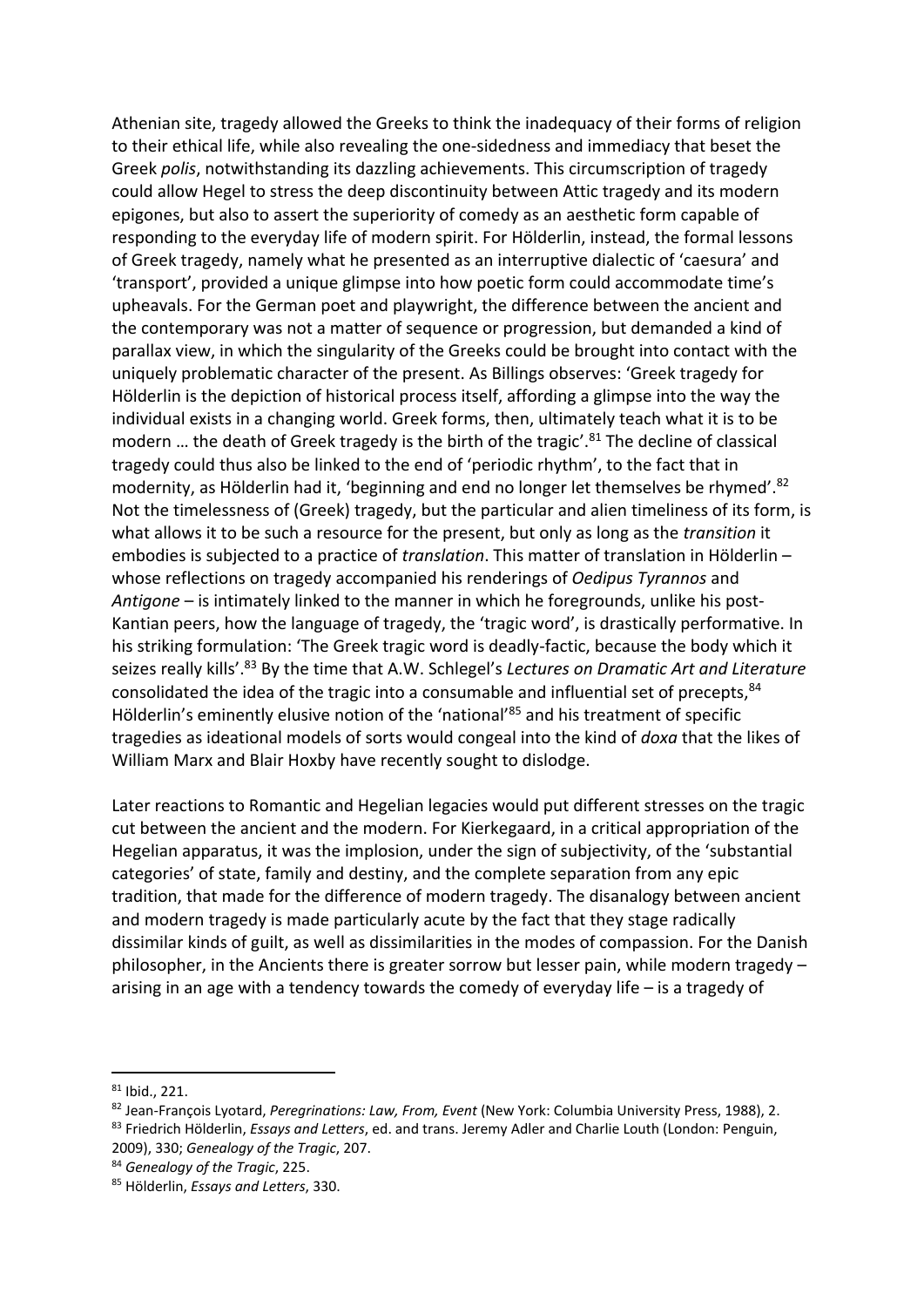*anxiety*, which 'looks at sorrow in order to desire'.<sup>86</sup> In deep debt to this Kierkegaardian framing, George Lukács, before opting for dialectical realism in a Hegelian-Marxist vein, would sound one of the most striking notes of reflexive despair over the loss of the tragic – what we could conceive as a kind of 'loss of loss'. In the essay on the 'Metaphysics of Tragedy' from *Soul and Form* (1908/1911), the modern tragic is concerned not with the contradictions of action, but with its impasse or impossibility. The contemporary condition is marked not by the clash but by the abyss, the incommunicability, between being and value, ontology and morality, ethics and politics. For the young Lukács, historical existence 'is the most unreal and unliving of all conceivable modes of being; one can describe it only negatively – by saying that something always comes to disturb the flow. … Real life is always unreal, always impossible, in the midst of empirical life'.<sup>87</sup> Paradoxically, modernity is properly tragic to the extent it is refractory to tragic *form*, understood in clear contrast with the ancients. 88

Four decades earlier, as a university lecturer in philology at Basel, and prior to composing, under the dual influence of Wagner and Schopenhauer, his first book, *The Birth of Tragedy*, Friedrich Nietzsche would underscore the obstacles to the experience of Ancient tragedy – or rather to its imaginative as well as textual reconstruction – spawned by the Romantic idea of the tragic, establishing in the process the bases for a modern metaphysics of the tragic distinct from those of Schiller, Schelling or Hegel. <sup>89</sup> Like for Lukács, it was the *form* of tragedy, not its subject-matter, which was key. Anticipating some of the themes we encountered earlier in Dupont and Marx's iconoclastic critiques, Nietzsche's lessons on Sophocles' *Oedipus Tyrannos* would stress the 'irreducibility of the tragic to the moral scheme guilt-punishment' and polemicise against the moralist-rationalist interpretation of tragedy as a display of immanent poetic justice, anticipating his later assault on Christianity and its juridical imagination.<sup>90</sup> For Nietzsche too, like critics of the tragic that followed him, it was *pathos*, or more precisely the 'transfiguration of suffering' which makes for the singularity of tragedy's form, with *catharsis* here understood, in a musical vein, as 'a necessary consonance in the world of dissonances'.<sup>91</sup> Perhaps more unique, also with regard

<sup>86</sup> Søren Kierkegaard, "Ancient Tragedy's Reflection in the Modern", in *Either/Or: A Fragment of Life*, ed. Victor Eremita, trans. Alastair Hannay (London: Penguin, 1992), 153.

<sup>87</sup> Georg Lukács, 'The Metaphysics of Tragedy', in *Soul and Form* (New York: Columbia University Press, 2010), 176.

<sup>88</sup> For the place of tragedy between the epic and philosophy in the young Lukács, see Georg Lukács, *The Theory of the Novel: A Historico-Philosophical Essay on the Forms of Great Epic Literature*, trans. A. Bostock, (Cambridge, MA: MIT Press, 1971), 29. For Lukács's views on the possibility of modern tragedy as a dramatic form, see his précis of his Hungarian study on the subject from 1909: "The Sociology of Modern Drama", trans. Lee Baxandall, *The Tulane Drama Review*, Vol. 9, No. 4 (Summer, 1965), 146-170.

<sup>89</sup> On Nietzsche's thinking of the tragic beyond his early writings, see Nuno Nabais, *Nietzsche and the Metaphysics of the Tragic*, trans. Martin Earl (London: Continuum, 2006). In the early 60s, the Nietzschean conception of the tragic was revived in an anti-dialectical vein by Michel Foucault, in his *History of Madness*  (1961) and Gilles Deleuze in *Nietzsche and Philosophy* (1962). See the astute comments in Warrant Montag, "Foucault and the Problematic of Origins': Althusser's Reading of *Folie et déraison*", *borderlands*, vol. 4, no. 2 (2005), available at[: http://www.borderlands.net.au/vol4no2\\_2005/montag\\_foucault.htm.](http://www.borderlands.net.au/vol4no2_2005/montag_foucault.htm) See also Andrew Cutrofello, "Foucault on tragedy", *Philosophy and Social Criticism* 31 (5-6) (2005): 573-584.

<sup>90</sup> Friedrich Nietzsche, *Introduction aux leçons sur l'Oedipe-Roi de Sophocle / Introduction aux études de philologie Classique*, trans. Françoise Dastur and Michel Haar, ed. Michel Haar (Fougères: Encre Marine, 1994), 15.

<sup>91</sup> Ibid., 71.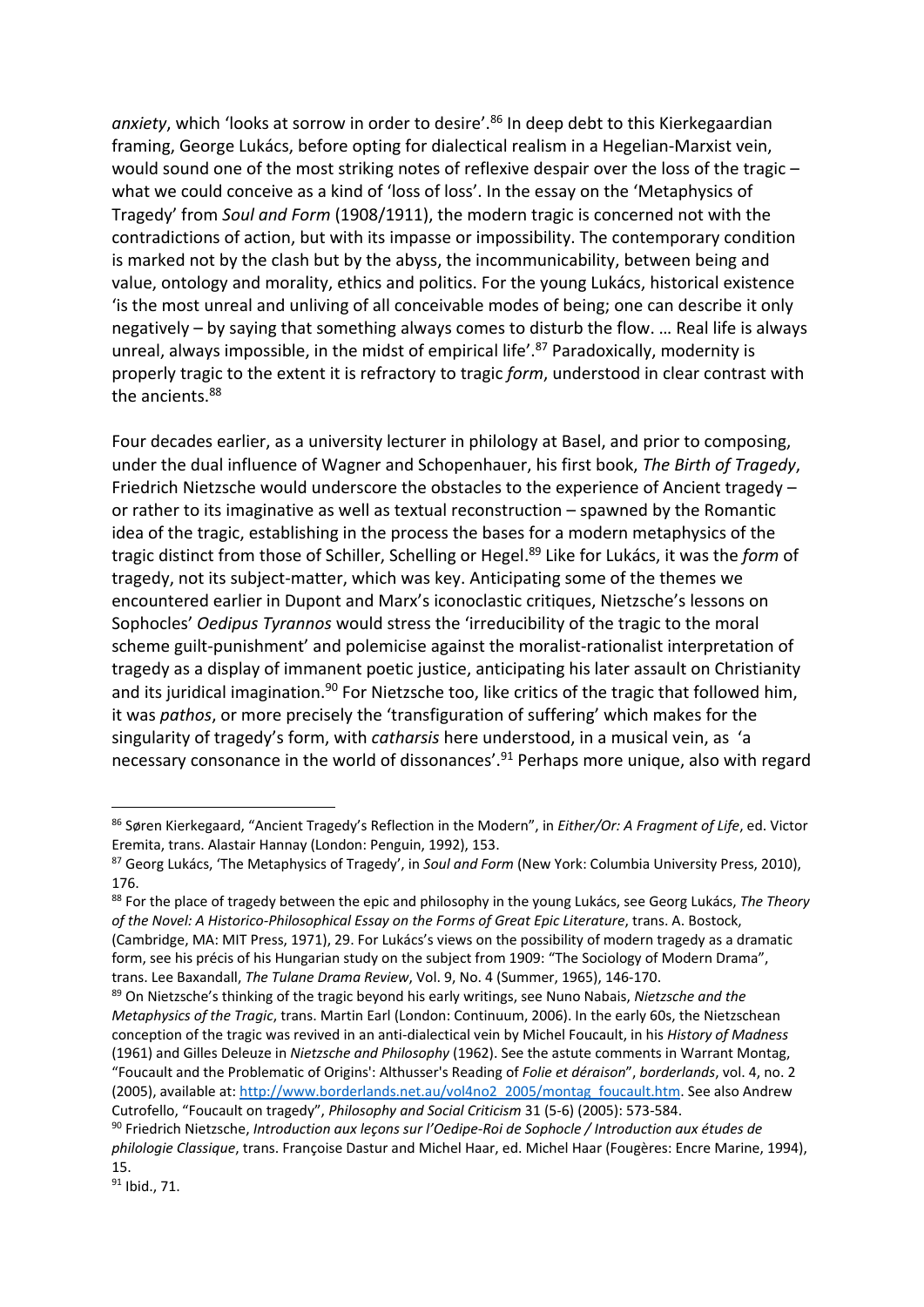to Nietzsche's anti-democratic animus (some of which has been traced to the trauma of the Paris Commune<sup>92</sup>), is the way in which his Basel courses do not just chastise the moralistrationalist figure of tragedy, but repeatedly stress the collective, mass mysticism lies at the heart of Greek tragedy. Tragic action is subordinated to the lyrical and pathetic lament of the chorus. The widely disputed idea of an emergence of tragedy from the cult of Dionysus, in the dissolution of individuation within a cosmic order, the initiation to transcendence through extreme fright, is here bound to the fusional-democratic character of the Dionysian games, which Nietzsche calls 'a great festival of freedom and equality in which the servile classes recovered their original right'.<sup>93</sup> Tragedy draws on 'popular mass poetry' which the dithyramb masters.<sup>94</sup> As the young Nietzsche declared: 'The dithyramb is a popular chant, even one principally issuing from the lower classes. Tragedy has always conserved a democratic character; just as it was born from the people'.<sup>95</sup> Modern tragedy is modelled after the law court and was never really able to recover its popular base, which is a precondition of the truly tragic. While ancient tragedy is a 'dramatised hymn', modern tragedy is a 'dramatised novel'.<sup>96</sup>

It is noteworthy that Nietzsche's excavation of a tragedy beyond the moral-rationalist vision could serve as a resource for thinking the tragic outside of a Eurocentric ambit. For the Nigerian playwright and theorist Wole Soyinka, the nexus between ritual loss of individuation and an aesthetic of communal immersion is also paramount. Writing of the God Ogun in Yoruba tragedy, Soyinka describes how he 'surrender[s] his individuation once again … to the fragmenting process; to be resorbed within universal Oneness, the Unconscious, the deep black whirlpool of mythopoietic forces'.<sup>97</sup> Tragic drama is incomprehensible without a cosmic orientation, without a 'communal compact whose choric essence supplies the collective energy for the challenger of chthonic realms'.<sup>98</sup> Note how this Nietzschean inspiration is explicitly bound up in Soyinka with a rejection of historicism and an affirmation of an unabashedly metaphysical conception of the tragic, which shows 'man's recognition of certain areas of depth-experience which are not satisfactorily explained by general aesthetic theories; and, of all subjective unease that is aroused by man's creative insights, that wrench within the human psyche which we vaguely define as "tragedy" is the most insistent voice that bids us return to our own sources. There, illusively, hovers the key to the human paradox, to man's experience of being and nonbeing, his dubiousness as essence and matter, intimations of transience and eternity, and the harrowing drives between uniqueness and Oneness'.<sup>99</sup>

<sup>92</sup> Peter Thomas, 'Over-Man and the Commune', *New Left Review* 31 (2005), 139.

<sup>93</sup> Nietzsche, *Introduction aux leçons sur l'Oedipe-Roi de* Sophocle, 37.

<sup>94</sup> Ibid., 40.

<sup>95</sup> Ibid., 43

 $96$  Ibid., 47. Contrast with Giorgio Agamben's recent suggestion of tragedy's origination in the satyr play. Reminding us of the fact that the latter capped the performance of tragic trilogies at the Dionysian festivals, Agamben states that 'satyrs are more ancient than the heroes of tragedy, and in replacing – or pairing – human protagonists with satyrs, satyric drama [*saturikon drama*] reconnectes itself with the non-human origin of all theatre'. Giorgio Agamben, *Pulcinella, or, Entertainment for Kids in Four Scenes*, trans. Kevin Attell (Calcutta: Seagull Books, 2018), 38.

<sup>97</sup> Wole Soyinka, *Myth, Literature and the African World* (Cambridge: Cambridge University Press, 2006 [1976]), 153.

<sup>98</sup>Ibid., 37.

<sup>99</sup> Ibid., 140.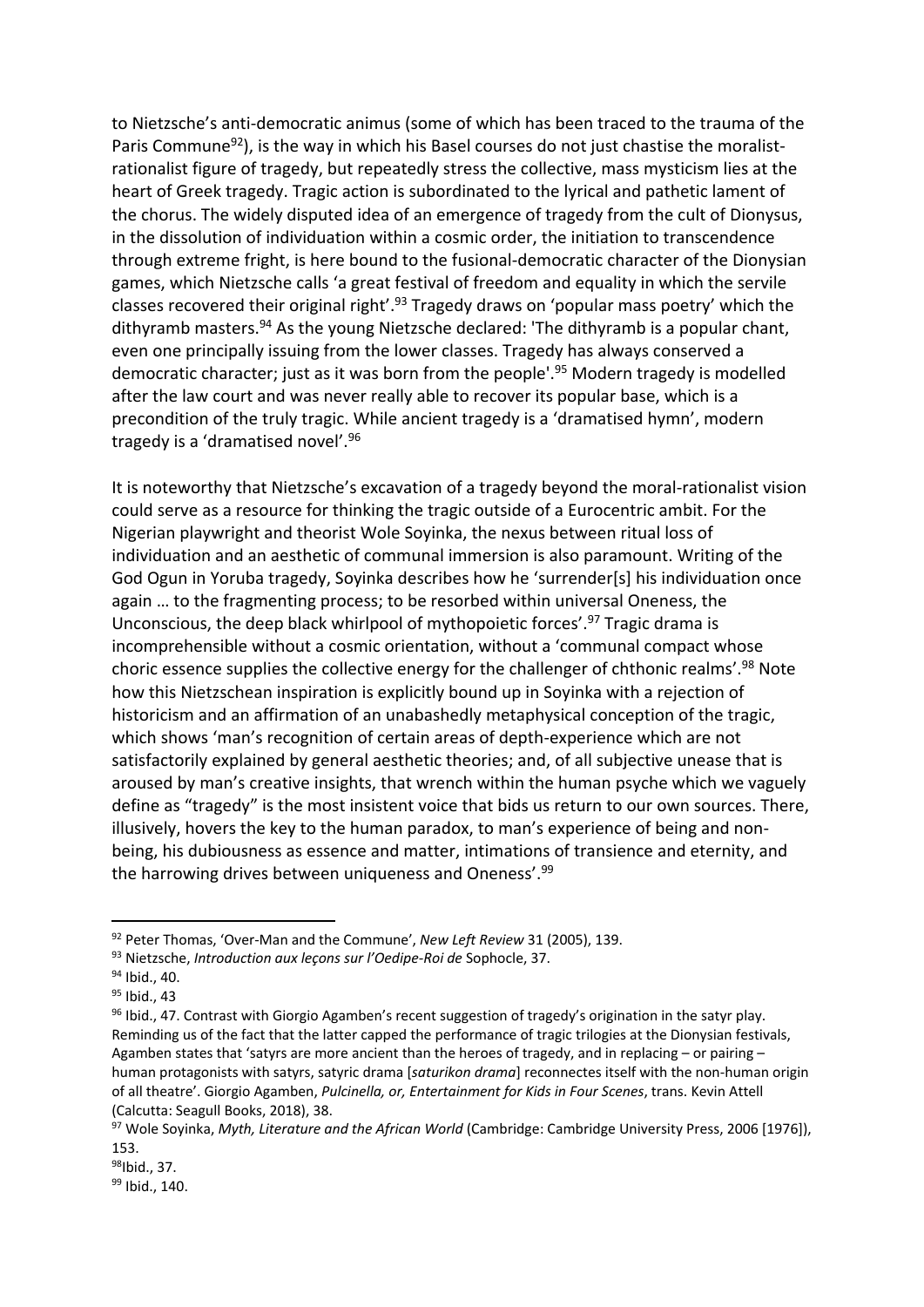The Italian philosopher Gianni Carchia, investigating the relations between Greek Orphic cults and the development of theories of tragedy, criticised the Nietzschean perspective on the tragic for dissolving its specific literary and artistic form too quickly into the deindividuating element of ritual. Echoing Hölderlin's 'caesura', for Carchia tragedy is an aesthetic arresting of, and differentiating, from life. It is neither a progressive obliteration of myth nor its repetition. Rather, 'the specific aesthetic physiognomy of tragedy can be grasped only in the oscillating space of its blocked agonistic dialectic, in the unresolved tension in which there face off myth and reality, visible and invisible, chthonic underground realities and Olympian surface, matriarchy and patriarchy. In philosophical-historical terms, tragedy thus seems to configure itself as the first autonomous work of art in the history of Western aesthetics precisely in the way it posits itself as a kind of ineffective, suspended ritual, idling, turning in the void. In between sacred rituality and fully secularised politics, it thus realizes in aesthetic-juridical terms the same exit from the alternative between myth and *logos* that orphism realised instead in aesthetic-religious terms.'<sup>100</sup>

## **The form of transition: tragedies of revolution and decolonisation**

Declarations of the end or decline of tragedy have accompanied the genre ever since the fourth century BCE, recurring in the early modern period as well, when, for instance, Thomas Rymer wrote *A Short View of Tragedy: Its Original Excellence and Corruption*  $(1693).$ <sup>101</sup> But, as we noted with reference to the young Lukács, the twentieth century brought with it a particularly intense reflection on the supposed impossibility of tragic form under contemporary conditions. In the domain of literary theory, George Steiner's *The Death of Tragedy* provided an eloquent if contestable case for the genre's modern decline. For Steiner, the tragic genre is radically incompatible with Christian narratives of salvation or the rational hope borne by Marxism, neither of which can truly grasp the 'irreparable'. As he declares: 'Tragedy can occur only where reality has not been harnessed by reason and social consciousness'.<sup>102</sup> There is a certain irony in Steiner's contention – belied by most historical studies of the context of democracy and dissensus in which Attic tragedy emerged – that the genre depends on a landscape of social stability, only emerging in situations where 'the hierarchies of worldly power were stable and manifest'.<sup>103</sup> Like any theory that hitches the mutation in literary forms to a linear tale of secularisation, Steiner's is beset with methodological and historical problems, but the arc of tragedy's demise could also be treated in a more persuasive vein – in terms of the difficulty of replicating the figure of tragic *action* in a modernity increasingly dominated by the deeply anti-tragic models of agencies promulgated by political economy.<sup>104</sup>

<sup>100</sup> Gianni Carchia, *Orfismo e tragedia. Il mito trasfigurato* (Macerata: Quodlibet, 2019 [1979]), 55-6. On the juridical dimension of tragedy, it is interesting to recall Walter Benjamin's observation, in his *Trauerspiel* book, that the unity of place, time and action closely matches the unity of the tribunal, the court day and the trial. Benjamin was here in dialogue with his friend Florens Christian Rang's observations on theatre and *agon*. Carchia's criticism of Nietzsche is also modelled largely after Benjamin.

<sup>101</sup> Richard Halpern, *Eclipse of Action: Tragedy and Political Economy* (Chicago: University of Chicago Press, 2017), 1.

<sup>102</sup> George Steiner, *The Death of Tragedy* (London: Faber and Faber, 1961)

<sup>103</sup> Ibid., 194.

<sup>104</sup> Halpern, *Eclipse of Action*.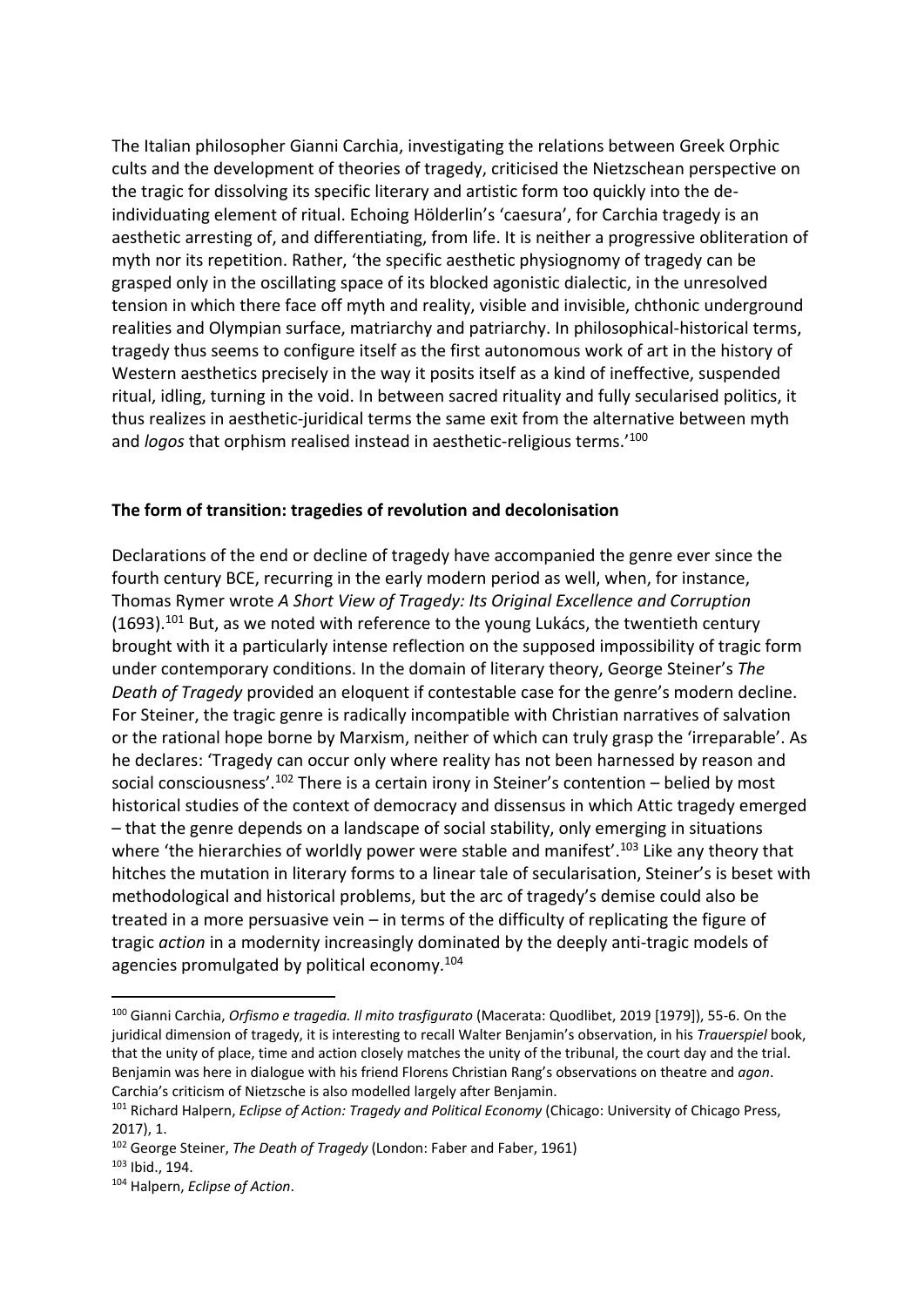Tragedy need not be an impossible or failing representation of the contemporary criteria for action for the genre to be in question. We've already noted Hegel's valorisation of comedy. But we could also recall the 'deliberate unseating of the supremacy of tragedy and tragic inevitability' effected by Brecht as both dramaturg and theorist.<sup>105</sup> As Benjamin noted about his friend and collaborator's momentous contribution to European drama: 'in the secular drama of the West, too, the search for the untragic hero has never ceased. Often in conflict with its theoreticians, such drama has deviated time and again, always in new ways, from the authentic form of tragedy - that is, from Greek tragedy. This important but badly marked road (which may serve here as the image of a tradition) ran, in the Middle Ages, via Hroswitha and the Mysteries; in the age of the baroque, via Gryphius and Calderon. Later we find it in Lenz and Grabbe, and finally in Strindberg. Shakespearian scenes stand as monuments at its edge, and Goethe crossed it in the second part of Faust. It is a European road, but it is a German one too. If, that is, one can speak of a road rather than a stalkingpath along which the legacy of medieval and baroque drama has crept down to us. This stalking-path, rough and overgrown though it may be, is visible again today in the plays of Brecht'.<sup>106</sup> Tragedy, from this vantage point, could be repulsed for its ideological function. As Roland Barthes's quipped: 'Tragedy is only a way of assembling human misfortune, of subsuming it, and thus of justifying it by putting it into the form of a necessity, of a kind of wisdom, or of a purification'.<sup>107</sup>

But where a radical political orientation could counsel abandoning the tragic, it can also lie behind the effort to recover and repeat it in a contemporary frame. If we can justifiably view tragic poetry as 'synonymous with the organic crisis of a political and cultural order', 108 as 'genre of transition', then we are in a position to understand how the organic crises that birthed forth communist revolutions and decolonising movements could serve as ferment for powerful re-imaginings of tragic theory and practice. Raymond Williams's incisive corrective to Steiner's essay, *Modern Tragedy*, revisited 19th and 20th century dramaturgy on the basis of the conviction that: 'Tragic experience, because of its central importance, commonly attracts the fundamental beliefs and tensions of a period, and tragic theory is interesting mainly in this sense, that through it the shape and set of a particular culture is often deeply realized. … Tragedy is not a single and permanent kind of fact, but a series of experiences and conventions and institutions'.<sup>109</sup> This supple and capacious approach to the question of tragedy was intended both to do justice to its literary history and to link this history to the 'common sense' or 'structures of feeling' that made tragedy a matter of everyday life, not just high theatre, or high theory. To capture the nature of that experience, as manifest in the structure of contemporary culture, was perforce to think the tragic dimension of contemporary revolutions too. Against those who would see an age of revolutions as an anti-tragic age, one whose belief in the possibility of progress makes it

<sup>105</sup> Stanley Mitchell, 'Introduction', in Walter Benjamin, *Understanding Brecht*, ed. Anna Bostock (London: Verso, 1998), xii.

<sup>106</sup> Benjamin, *Understanding Brecht*, 17-18.

<sup>107</sup> Cited as an epigram to Alain Robbe-Grillet, 'Nature, Humanism and Tragedy', *New Left Review* 31 (May– June 1965), which unpacks the consequences of Barthes's Brechtian position, by way of a critical engagement with the 'tragified universe' of Jean-Paul Sartre's *Nausea*.

<sup>108</sup> Moretti, 'The Great Eclipse', 71.

<sup>109</sup> Raymond Williams, *Modern Tragedy*, ed. Pamela McCallum (Toronto: Broadview Encore, 2006 [1966]), 69.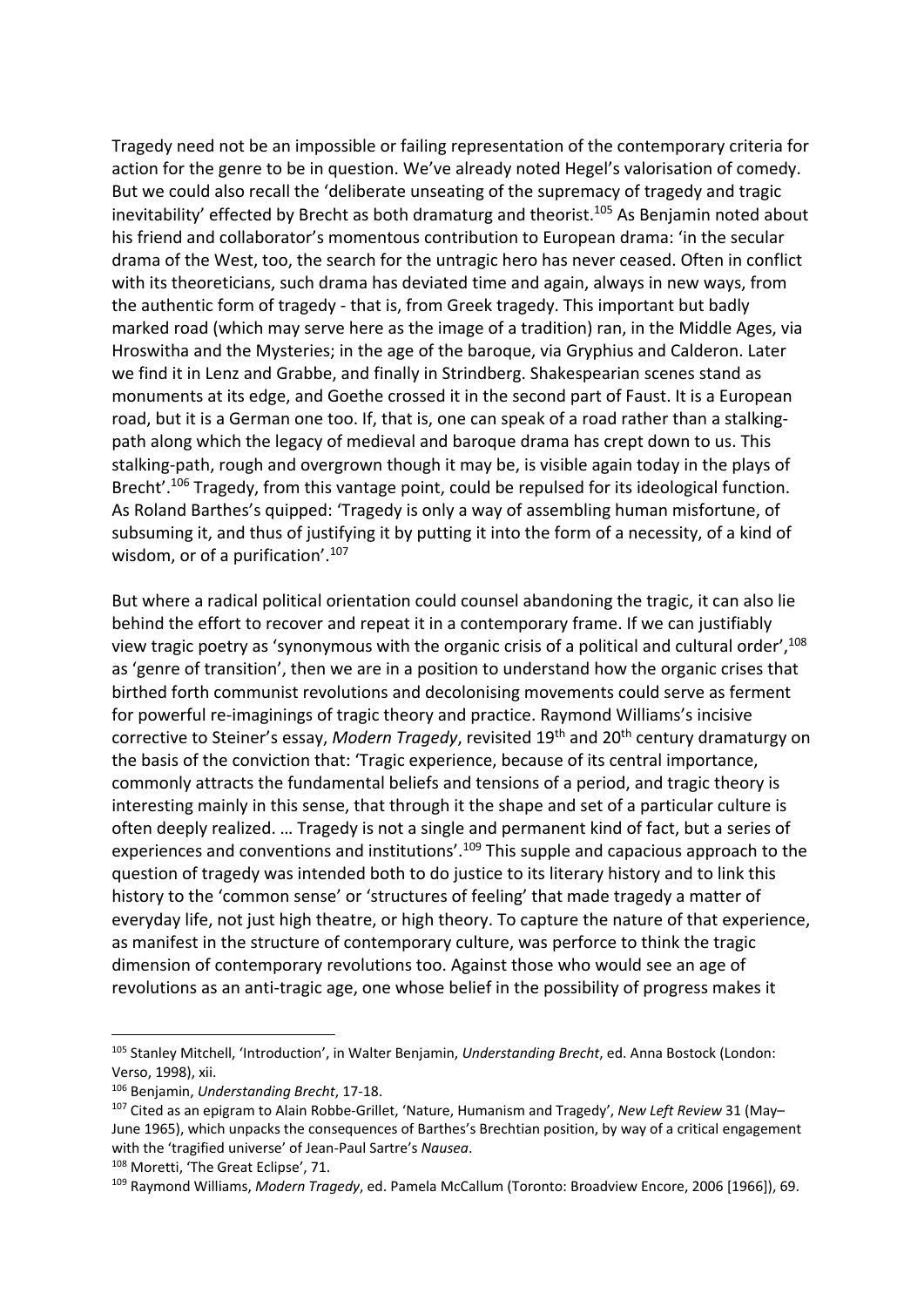inhospitable to the irreparable, Williams argues that 'the revolution is an inevitable working through of a deep and tragic disorder, to which we can respond in varying ways but which will in any case, in one way or another, work its way through our world, as a consequence of any of our actions. I see revolution, that is to say, in a tragic perspective.<sup>'110</sup> It is pertinent to note in this regard, that the concept of tragedy was part of the discourse of the Bolshevik Revolution,<sup>111</sup> and that figures as diverse as Leon Trotsky and the novelist Andrei Platonov envisaged the possibility of a rebirth of tragedy in the context of a revolutionary socialist culture.<sup>112</sup>

But if we can argue about a real rebirth and mutation of the tragic, understood both as a dramatic genre and, with Williams, as 'a series of experiences and conventions and institutions', it is in the long arc of decolonization more than in the furnace of socialist revolution that we may want to look for it. David Scott, in critical dialogue with C.L.R. James's seminal history of the Haitian Revolution, has argued that it is to tragedy that we should turn if we want to shift from the 'romance' of the anti-colonial to a post-colonial predicament inimical to progressive heroics.<sup>113</sup> Scott's recovery of a tragic perspective on decolonisation, and especially of C.L.R. James's contribution to it is of vital significance. It is James in fact who provides one of the most compact and incisive characterisations of tragedy as the contemporary 'genre of transition'. For James, tragic form has an anticipatory quality, it registers the blockage of an idea of emancipation before a necessary mutation in objective possibility, in actuality: 'Form is the conflict complete, the contradictions tearing away – but before the stage of actuality, of the revolution. It carries through the possibilities to the limit, but objective condition, purpose and activity have not yet all come together'.<sup>114</sup> For James, an avid reader of Aeschylus and Shakespeare alike (as was Marx before him), the struggles of the masses of Saint Domingue/Haiti against slavery and colonial capitalism, brought together so many of the elements of tragedy we've touched on hitherto: the relation between the individual leader and the masses as an analogue of the dialectic of hero and chorus<sup>115</sup>; the historical *peripeteia* that temporarily turns a struggle for emancipation into its seeming opposite (namely with Toussaint Louverture's reinstatement of the plantation regime); the inhibiting weight of the old on the chances of the new; and,

<sup>110</sup> Ibid., 100.

<sup>111</sup> Lars T. Lih, "'Our Position is in the Highest Degree Tragic': Bolshevik 'Euphoria' in 1920",

in Mike Haynes and Jim Wolfreys, eds., *History and Revolution: Refuting Revisionism* (London: Verso, 2007). <sup>112</sup> Leon Trotsky, *Literature and Revolution*, ed. William Keach, trans. Rose Strunsky (Chicago: Haymarket Books, 2005); Andrei Platonov, 'On the First Socialist Tragedy', *New Left Review* II/69 (2011): 30-32. For a discussion of these questions see my 'The Broken Music of the Revolution: Trotsky and Blok', *Crisis and Critique* volume 4, issue 2 (2017): 404-426. Available at:

http://crisiscritique.org/2017/november/Alberto%20Toscano.pdf

<sup>113</sup> David Scott, *Conscripts of Modernity: The Tragedy of Colonial Enlightenment* (Durham NC: Duke University Press, 2004). For further discussion of Scott's interpretation of the 'tragic' James, as well as for how it relates to the broader debate on the politics of tragedy, see my 'Politics in a Tragic Key', *Radical Philosophy* 180 (2013): 25-34.

<sup>114</sup> C.L.R. James, 'Rough Notes from Discussion for Melville Book', p. 3. Quoted in Aaron Love, *The Caribbean Novel and the Realization of History in the Era of Decolonization*, PhD dissertation, New York University, May 2011.

<sup>&</sup>lt;sup>115</sup> As James wrote in his great historical narrative, 'it is the tragedy of mass movements that they need and can only too rarely find adequate leadership'. C.L.R. James, *The Black Jacobins: Toussaint L'Ouverture and the San Domingo Revolution*, 2nd rev. ed. (New York: Vintage, 1989 [1963]), 25.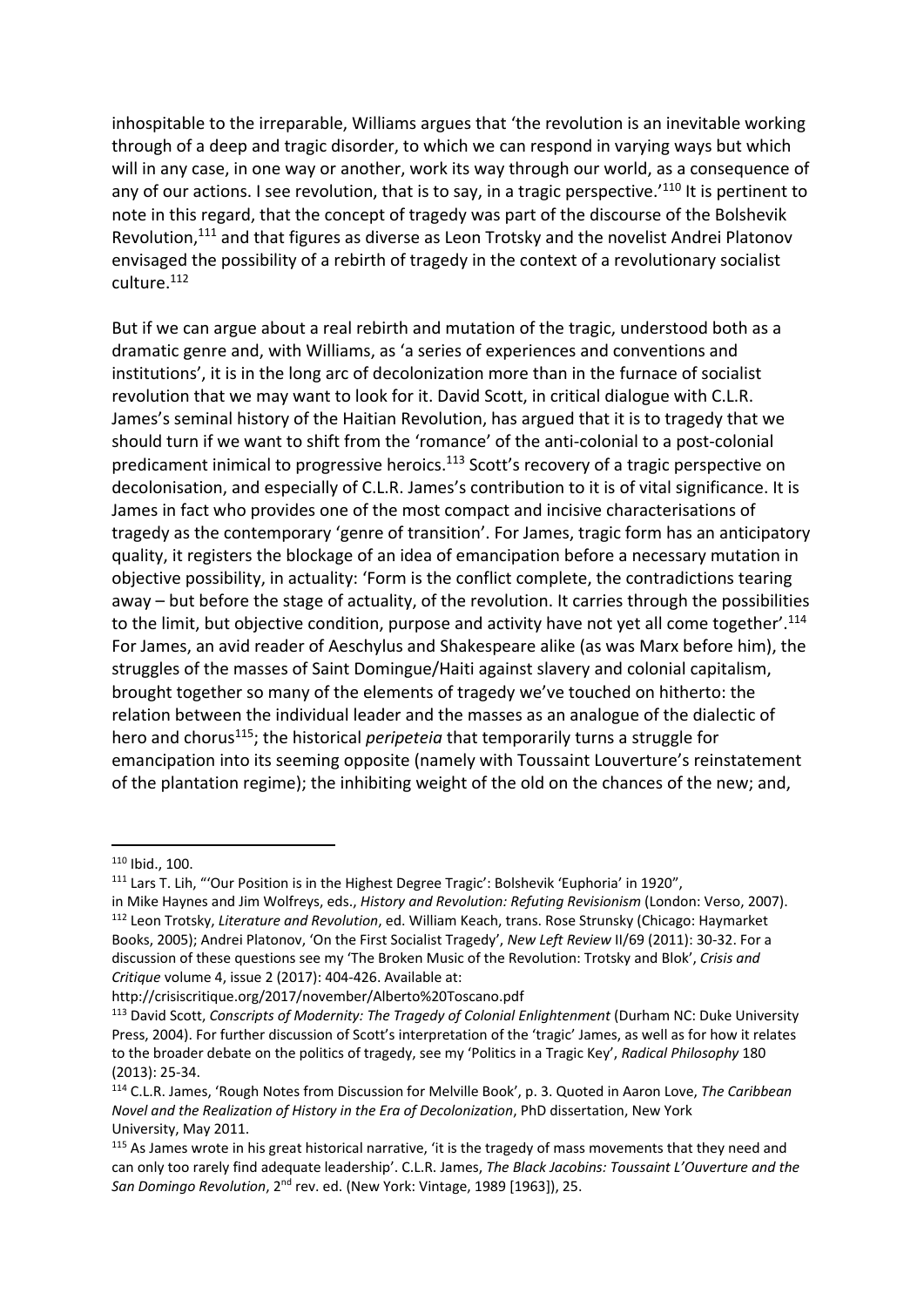perhaps above all, the notion of tragedy as the form through which to think and dramatize an organic crisis.

But the case of decolonial tragedy embodies a phenomenon that could be applied to the vast and discontinuous history of the genre, namely that much of its theory is elaborated through dramaturgical practice. The Haitian revolution and the figure of Toussaint were not just the object of an effort to emplot history 'tragically' in *The Black Jacobins*, it was also the object of multiple efforts to stage it in tragedies. James himself wrote a play, *Toussaint Louverture*, which was produced starring the great African-American actor and communist militant Paul Robeson. We can find James's own dialectical thinking of the place of *collective* action as crucial to a modern tragedy of the revolution against racial slavery inscribed in his own stage directions: 'they, the Negro slaves, are the most important character in the play. Toussaint did not make the revolt. It was the revolt that made Toussaint'. James's whole political thinking could also be captured through his dramaturgical slogan: 'bringing in the chorus'. In the second edition of *The Black Jacobins*, James saluted the great Martinican poet Aimé Césaire as 'the architect of this [Caribbean] civilization, a commissioner of its blood, a guardian of its refusal to accept'.<sup>116</sup> Césaire himself wrote a compelling if relatively conventional biography of Toussaint but his response as a dramaturg to the Haitian revolution was truly innovative. In *And the Dogs Were Silent*, first produced as a 'lyrical oratorio' in 1946 and in a 'theatrical arrangement' as a 'tragedy' in 1956, Césaire radically revised tragic form, exploding the juxtaposition of protagonist and chorus into a poetic allegory in which the *agon* between characters (the 'rebel-builder', the 'architect') is inhabited by a multiplicity of pasts, and channels a plurality of voices. Not so much a Hölderlinian 'speech against speech' or a clash between ethical orders, but an effort to translate in verse Césaire's vision of the nexus between Black anti-colonial liberation and the legacies of Marxism and communism – the one which had led him, in his letter of resignation from the French Communist Party, to write about the need for a 'universal rich with everything that is particular, enriched and deepened by all particulars, by the coexistence of particulars'.

But a sustained theoretical reflection on the (im)possibility post-colonial tragedy would have to wait for another Martinican writer, Édouard Glissant. Glissant also penned a tragedy of the Haitian revolution, *Monsieur Toussaint*, but it was in his critical and theoretical essays, namely *L'intention poétique* (1969) and *Le discours antillais* (1981) that he broached the issue of tragic form. In brief, we could argue that for Glissant it was the shape of Caribbean history, the ever-deferred transition out of a colonial condition, which made the idea and practice of tragedy as the *form* given to contradiction particularly challenging to attain, or even impossible. Glissant presents tragedy as an art that plays with the relation between unveiling and opacity, with what he poetically captures as the 're-solution of the dissolved', the search for and resignification of a broken or menaced community. By contrast with the notion of tragedy as a matter of organic crisis, or the product of a hierarchically-organised social stability, for Glissant the great moments of tragedy are not ones of crisis. Rather tragedy requires a sense of fermentation and collective advance. Like Vernant, the tragic is here a matter of collective self-reflection: 'In the tragic act a community begins to meditate

<u>.</u>

 $116$  Ibid., 400.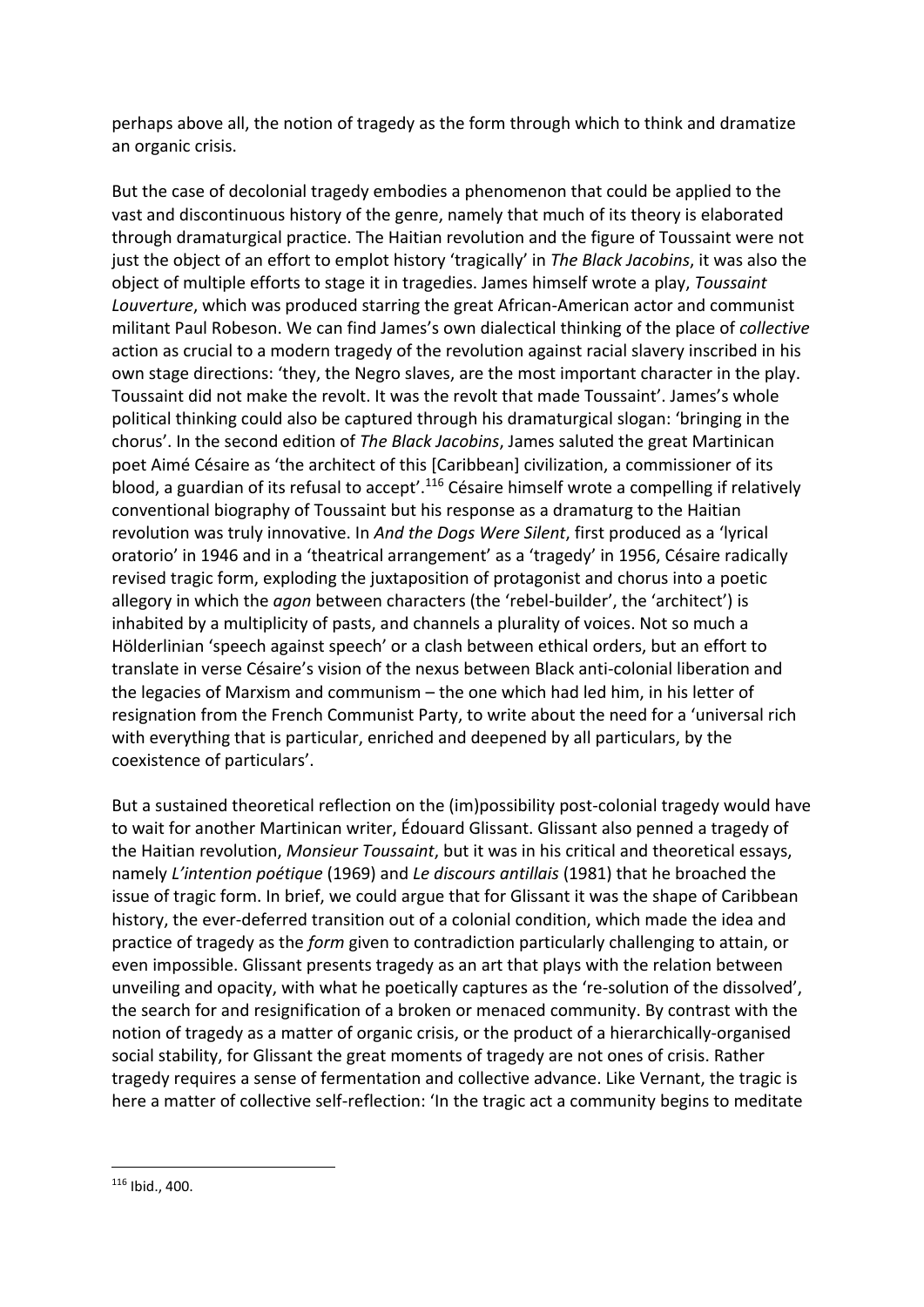its own action. It is the sign of a shared possibility of action'.<sup>117</sup> Taking the 'national' focus of the Romantic philosophy of the tragic into the context of decolonisation and postcoloniality, Glissant notes that a people incapable of action does not yet know the tragic 'crystallisation', while conversely those who act already don't need it. It is on this basis that he envisages the possibility of a new tragic cycle that would be driven by what he calls 'denied fighting peoples', a cycle that would no longer require 'national unanimity' but move toward a 'planetary' poetic.

In the essays collected in *Le discours Antillais* this expansive anti-colonial horizon mutates into a *sui generis* argument for the decline or undesirability of the tragic. Glissant anatomises the Martinican 'Toussaint complex', elicited by the islands paralysing absence of iconic heroes, the desubjectivating effects of the 1848 abolition of slavery by the French metropole, and the sequence of sterile revolts that pepper its history. A tragic hero for Martinique would need to be drawn from the unwritten history of the fugitives, of the maroons, but in the absence of this figure, as Glissant muses, others' heroes cannot be our own, while our heroes are perforce the heroes of others (here referring explicitly to Frantz Fanon). But if tragic form is bound up with historical heroism as its content, and if it moreover hankers after totality ('the cosmo-metaphysical question of legitimacy') in a collective adventure aimed at resolving multiple conflicts, what is to be done in a situation where History appears to be elsewhere?<sup>118</sup> As he comes to abandon the possibility of repeating tragedy in the Caribbean, Glissant turns, by way of contrast and flight, to a minor genre, that of the Caribbean tale. The structure, temporality and form of the tale undo the tragic imperative. In the tale there is no trajectory from the obscure to the clear, there is no dating or chronology, and time is not the fundamental dimension of the human. And, perhaps most importantly, given the enduring association of tragic *agon* with the juridical, there is neither the law, nor its writing. For Glissant then, the 'Caribbean tale delimits a nonpossessed landscape. It is anti-history'.<sup>119</sup> It allows the cross-pollination of multiple histories, what Glissant terms the infinite dissemination of Relation, without making concessions to the fascination of a sublime History, with its formative obsession with filiation, genealogy, and, one might add, guilt. In thinking Glissant's flight from tragedy with and against C.L.R. James efforts to give tragic form to the struggles for decolonisation – of the former's injunction not to try and recommence the Greek miracle and the latter's call to bring in the chorus – we can grow more sensitive to the enduring stakes of how we theorise a literary genre that continues to exceed, for good and ill, its restriction to particular histories, geographies, or even literary forms.

#### **Discussion of the literature**

.

Cutting as it does across so many different disciplines – from classics to philosophy, history to comparative literature, theatre studies to ethnopoetics – and ranging across such a welter of textual and institutional objects, literature on tragedy defies synopsis. What's more, and as some of the most illuminating recent studies have detailed, the categories of our literary and theoretical modernity are largely shaped by successive engagements with

<sup>117</sup> Édouard Glissant, *L'intention poétique* (Paris: Gallimard, 1969), 197.

<sup>118</sup> Édouard Glissant, *Discours antillais* (Paris: Gallimard, 1981), 247. <sup>119</sup> Ibid., 263.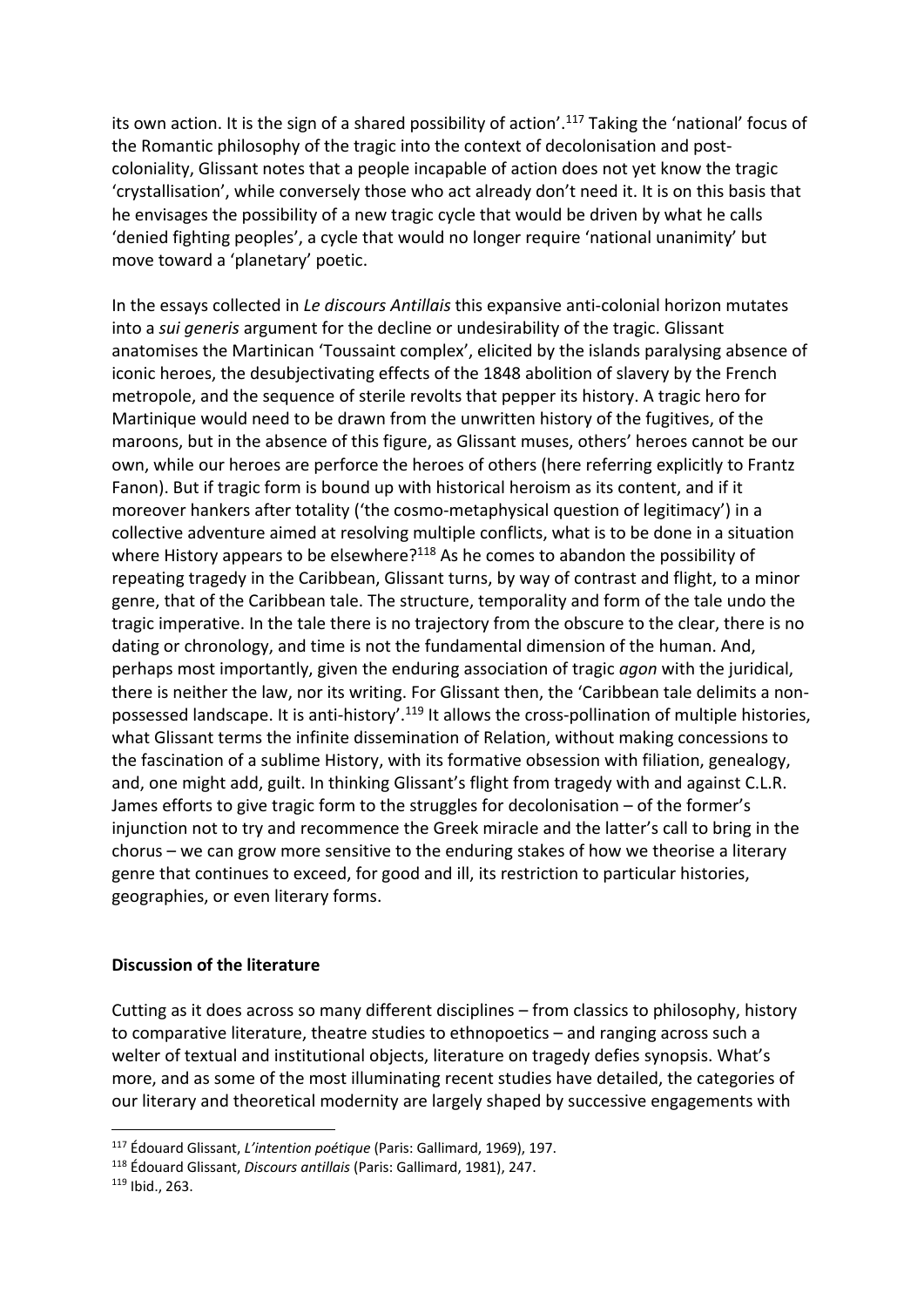tragedy and crystallisation of 'the tragic', potentially leading to a *mise en abyme* of sorts. 120 Indeed, modern European philosophy and literary theory are largely unintelligible if we neglect how interpretations of tragedy and ideologies of the tragic determined their trajectory. As we have suggested throughout this entry, it is nevertheless possible to broadly classify theoretical reflections on the genre in terms of whether their emphasis is primarily on the histories, forms and performances of tragedies, or on more universalisable, or even trans-historical, ideas of the tragic or tragedy. Contemporary discussions are still indebted not just to the Romantic and Idealist genealogy of the tragic, but to the dialectical and historical-materialist theories that were in a sense an immanent critique of that tragic vision formed in and around Jena between the early 1790s and the end of the nineteenthcentury's first decade. The works of Vernant and Vidal-Naquet, but also Vincenzo Di Benedetto, Diego Lanza, and others for the Ancients, and Lucien Goldmann and Raymond Williams for the early modern period onwards, remain largely unsurpassed in their totalising grasp, though serious advances have been made, for instance, in the study of the relation between monetised exchange, sacrifice and Ancient tragedy.<sup>121</sup> The vital if ambivalent nexus between tragedy and revolution as categories of modernity has also been the object of concerted treatment,<sup>122</sup> while the hitherto largely neglected connections between tragedy, slavery (both ancient and modern)<sup>123</sup> and revolutions against racial capitalism<sup>124</sup> – intercut by the thematization of gender and sex difference – have also come to the fore as critical foci of research. While the death or decline of tragedy may still be a widespread conviction, albeit one that has been compelling countered, $125$  there are few signs that the theory of tragedy is nearing expiry.

<sup>.</sup> <sup>120</sup> Joshua Billings and Miriam Leonard (eds), Tragedy and the Idea of Modernity (Oxford: Oxford University Press, 2015); Blair Hoxby, *What Was Tragedy? Theory and the Early Modern Canon* (Oxford: Oxford University Press, 2015)Szondi, *An Essay on the Tragic*; Billings, *Genealogy of the Tragic*; Jacques Taminiaux, *Le théâtre des philosophes: la tragédie, l'être, l'action* (Grenoble: Jérôme Millon, 1995)

<sup>121</sup> Richard Seaford, *Tragedy, Ritual and Money in Ancient Greece: Selected Essays*, ed. Richard Bostock (Cambridge: Cambridge University Press, 2018).

<sup>122</sup> Miriam Leonard, *Tragic Modernities* (Cambridge, MA: Harvard University Press, 2015).

<sup>123</sup> Tina Chanter, *Whose Antigone? The Tragic Marginalization of Slavery* (Albany: SUNY, 2011).

<sup>124</sup> Jeremy Matthew Glick, *The Black Radical Tragic: Performance, Aesthetics, and the Unfinished Haitian Revolution* (New York: New York University Press, 2016); David Scott, Omens of Adversity: Tragedy, Time, Memory, Justice (Durham, NC: Duke University Press, 2014).

<sup>125</sup> Christoph Menke, *Tragic Play: Irony and Theater from Sophocles to Beckett*, trans. James Phillips (New York: Columbia University Press, 2009).